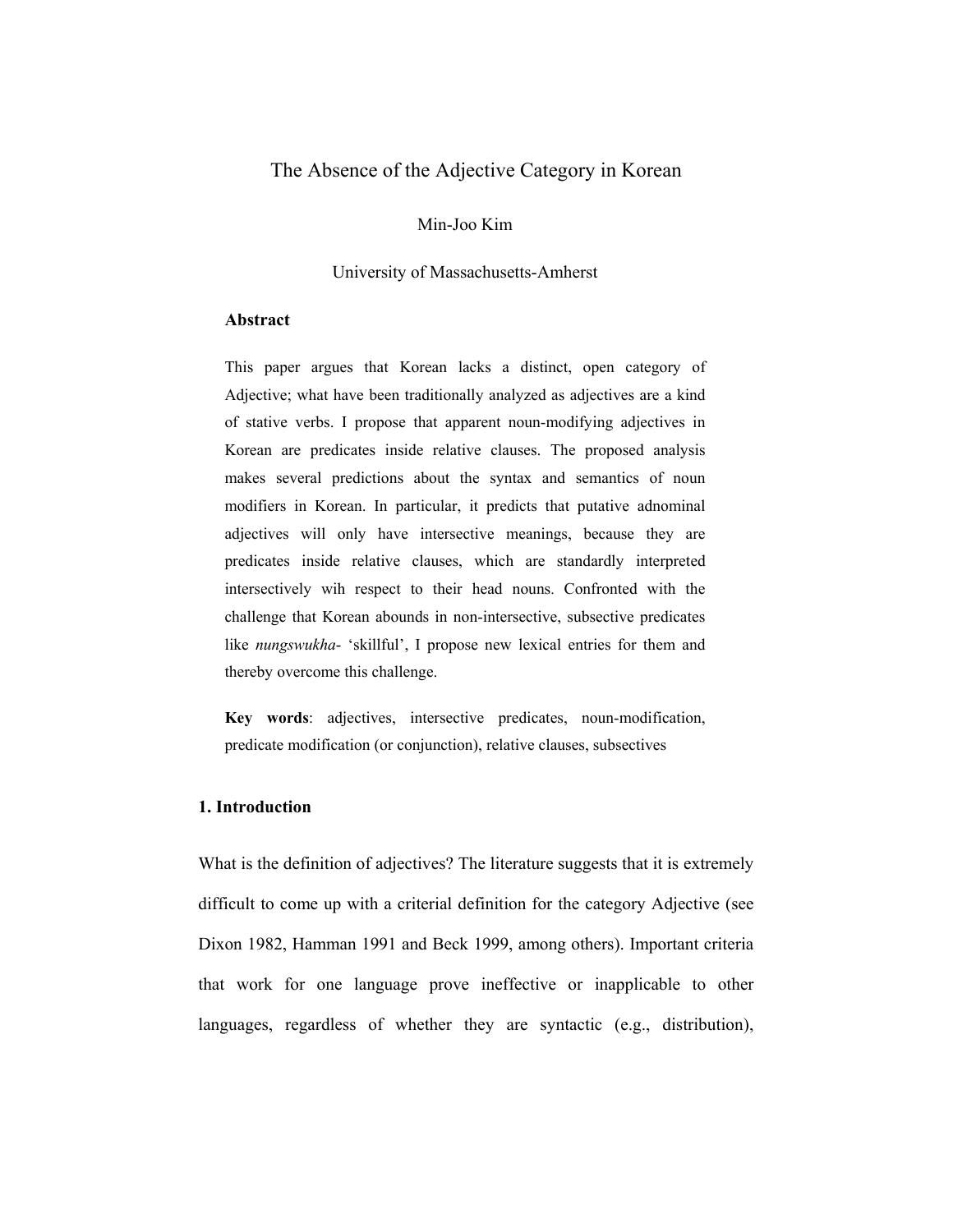morphological (e.g., agreement and inflection), or semantic criteria (e.g., gradability and quality-denoting, Wierzbicka 1986) (Beck 1999 is a detailed review of different definitions of adjectives). There is nonetheless one characteristic of adjectives that authors seem to agree upon: they modify nouns (Hamman 1991: 658, Beck 1999: 68-70, and Baker 2003).

 Despite these difficulties, Adjective has been assumed to be one of the universal lexical categories (Chomsky 1970, Baker 2003). But several typological works on lexical classes report that quite a number of languages in the world have either a limited number of adjectives (e.g., Japanese, Hausa, and Bantu languages) or a closed class of Adjective (e.g., Mandarin, Yurok, and Samoan) (Dixon 1982). On the basis of a large-scale survey, Beck (1999) maintains that languages with few or no adjectives are a "typological commonplace" and that there is something "marked" about the Adjective class compared with the Noun and the Verb classes.

 Where does Korean fit in this picture? Traditional Korean grammarians (e.g., Choy 1971, Sohn 1996, and Sohn 1999) claim that Korean has a distinct category of Adjective. This seems to be true, given that adjectives in Korean can occur both attributively and predicatively, as shown in (1a) and (1b), respectively. $1$ 

(1) a. ce **yeppu-n** yeca That pretty- $\text{Rel}^2$  woman 'That pretty woman'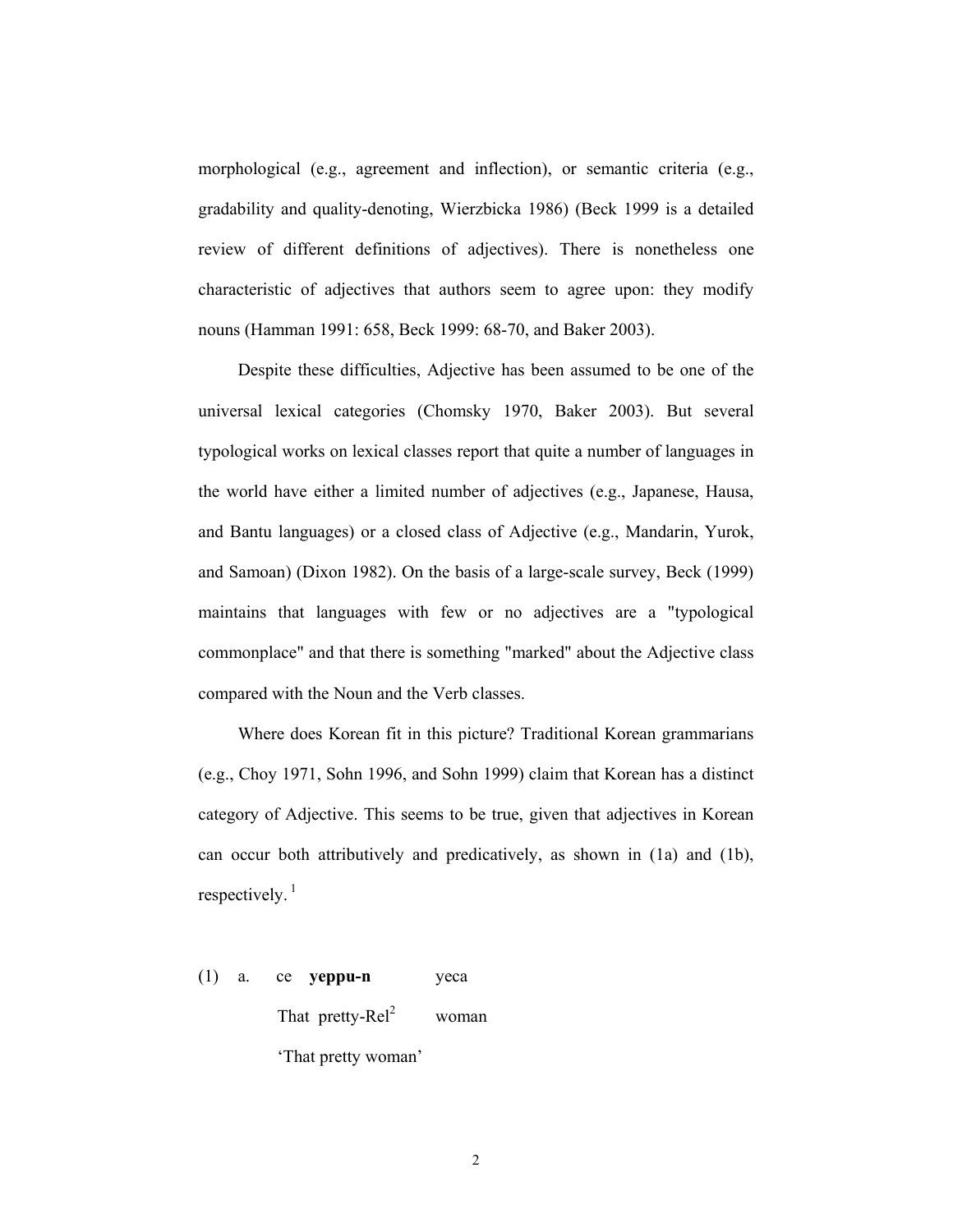# b. ce yeca-ka **yeppu-ta** That woman-Nom pretty-Dcl 'That woman is pretty.'

In recent years, however, the presence of the Adjective category in Korean has been questioned by several linguists (e.g., Maling and Kim 1998, M.-J. Kim  $2002$ ).<sup>3</sup>

 This paper offers additional reasons to doubt that Korean has a distinct and open category of Adjective.<sup>4</sup> Based upon several morpho-syntactic criteria for adjectivehood drawn from the literature, I argue that (i) what has been traditionally analyzed as the Adjective category is a kind of Verb Class; and (ii) putative noun-modifying (or adnominal) adjectives are predicates inside relative clauses (RCs).

The remainder of this paper is organized as follows. Section 2 reviews how traditional grammarians distinguish adjectives from nouns and verbs. Section 3 shows that adjectives in Korean fail the diagnostics for adjectivehood. On this basis, I reject the traditional belief that Korean has an open class of Adjective. Section 4 discusses the predictions of the present approach. Section 5 is concerned with a problem posed by the presence of non-intersective, subsective adjectives in Korean and the difficulty of deriving their meanings through the medium of RCs. I propose a new denotation for these predicates and show that the proposed analysis can readily overcome this challenge. Finally, Section 6 summarizes and concludes the paper.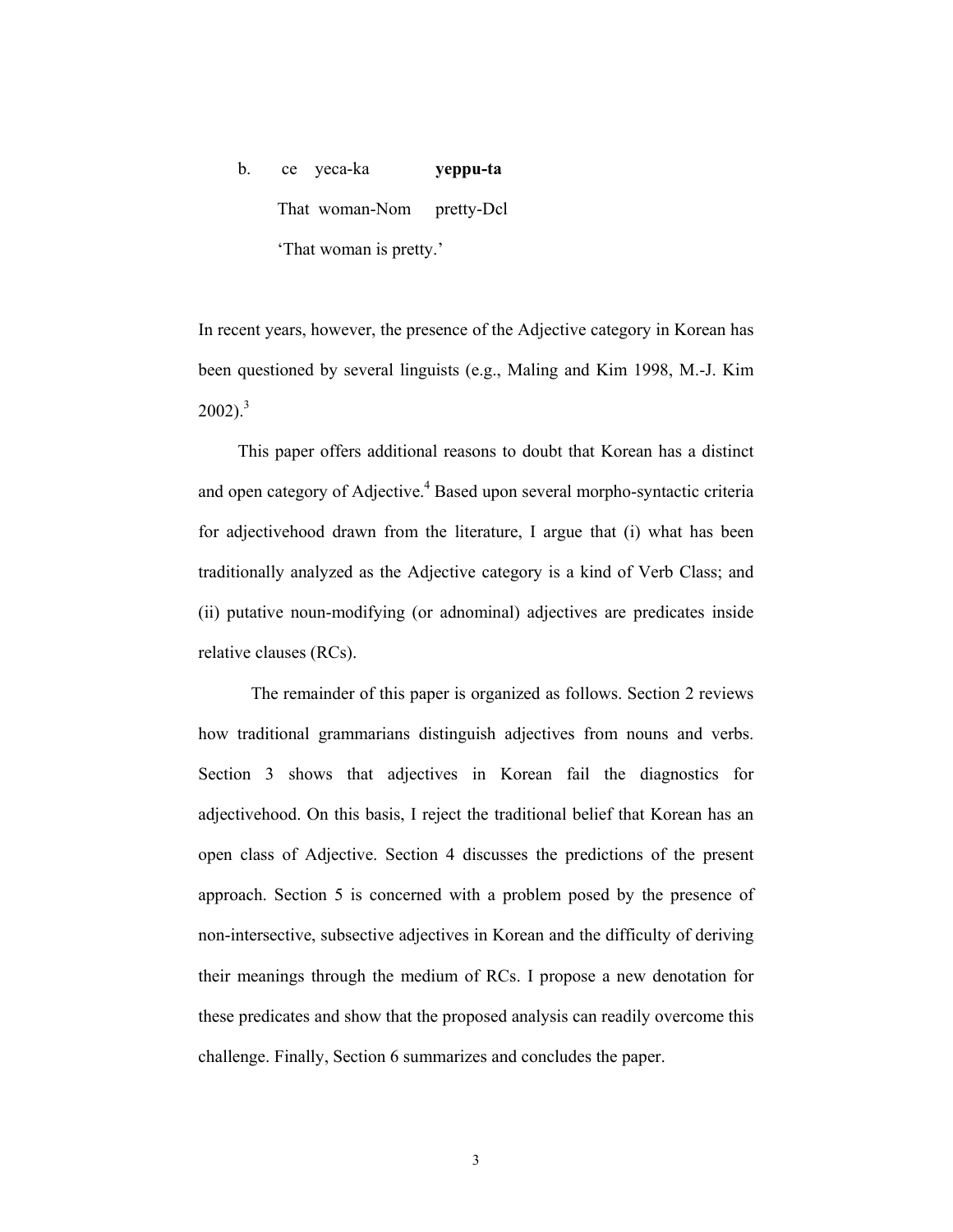#### **2. Traditional Criteria for Adjectives**

Traditional Korean linguists such as Choy (1971), Suh (1996), and Sohn (1999) assume that Korean has a distinct lexical and syntactic category of Adjective.<sup>5</sup> More recently, Yu (1999) has maintained that Korean has various subclasses of adjectives which are distinct from verbs.

How do traditional Korean linguists determine the adjectivehood of a lexical item? Most of them seem to rely on semantic criteria: if a lexical item describes a property or a state of an object, it can be classified as an adjective (e.g., Choy (1971), Suh (1996), Yu (1999)). Sohn (1999), on the other hand, employs two morphological criteria to differentiate adjectives from nouns or verbs.

First, Sohn utilizes inflection for tense or aspect to distinguish adjectives from nouns, as shown in (2) (p. 209).

- (2) a. Mali-nun han tongan yeppu-**ess-ess**-ta M.-Top one period pretty-**Perf-Pst-**Dcl 'Mary had been pretty for a certain period.' or 'Mary used to be pretty.'
	- b. Mali-nun han tongan sensayng\*(-**i-)ess-ess-**ta M.-Top one period teacher(-**Cop-)Perf-Pst-**Dcl 'Mary had been a teacher for a certain period.'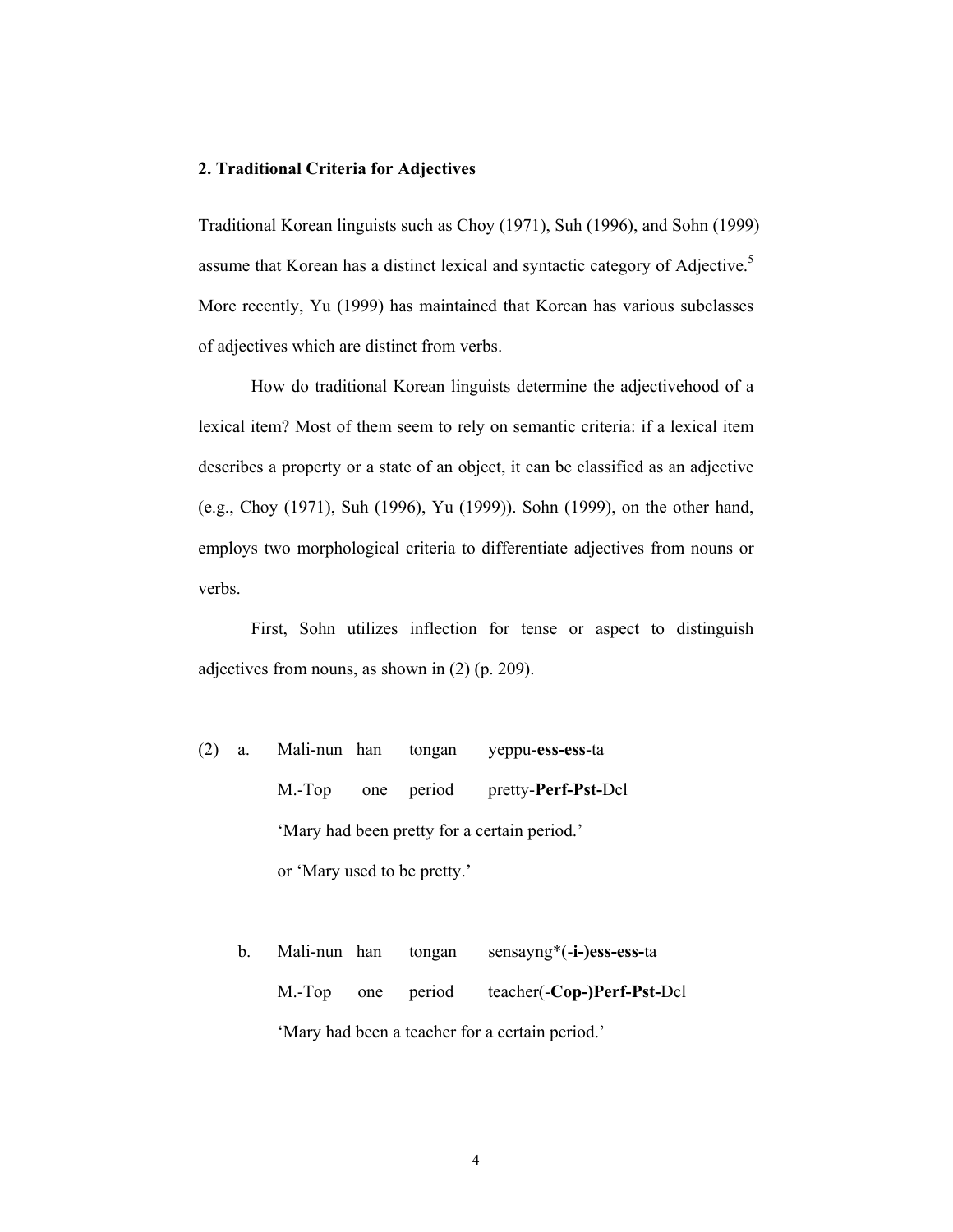Paradigm (2) shows that adjectives can inflect for tense and aspect, whereas nouns cannot without the copular verb *i*- attached to them.

 Sohn notes that the property of inflection makes adjectives fall under the rubric of "Predicate", along with verbs (p. 209). But he claims that one can nevertheless distinguish adjectives from verbs because the two categories take different non-past morphemes to mark declarative sentences: verbal stems take the suffix -*nun* (or its allomorph -*n*), while adjectival stems take a zero morpheme  $(\emptyset)$ , as illustrated in (3).

- (3) a. John-un ppang-ul **mek-nun-ta**  J.-Top bread-Acc eat-Pres-Dcl 'John eats bread.'
	- b. John-un holangy-ka **musep-**∅**-ta**  J.-Top tiger-Nom scary-Pres-Dcl 'John is scared of tigers.'

 But Sohn's second criterion seems problematic for a couple of reasons. First, it has been argued that -*nun* carries a present progressive meaning (Martin 1992: 722, Ahn 1995: 128-140). Under this view, the reason for why adjectives do not bear this morpheme is because they are incompatible with progressive aspect. Second, contra Sohn, authors like Suh (1996) claims that the non-past form in Korean is not –*nun*, but a morphologically zero form (p. 232).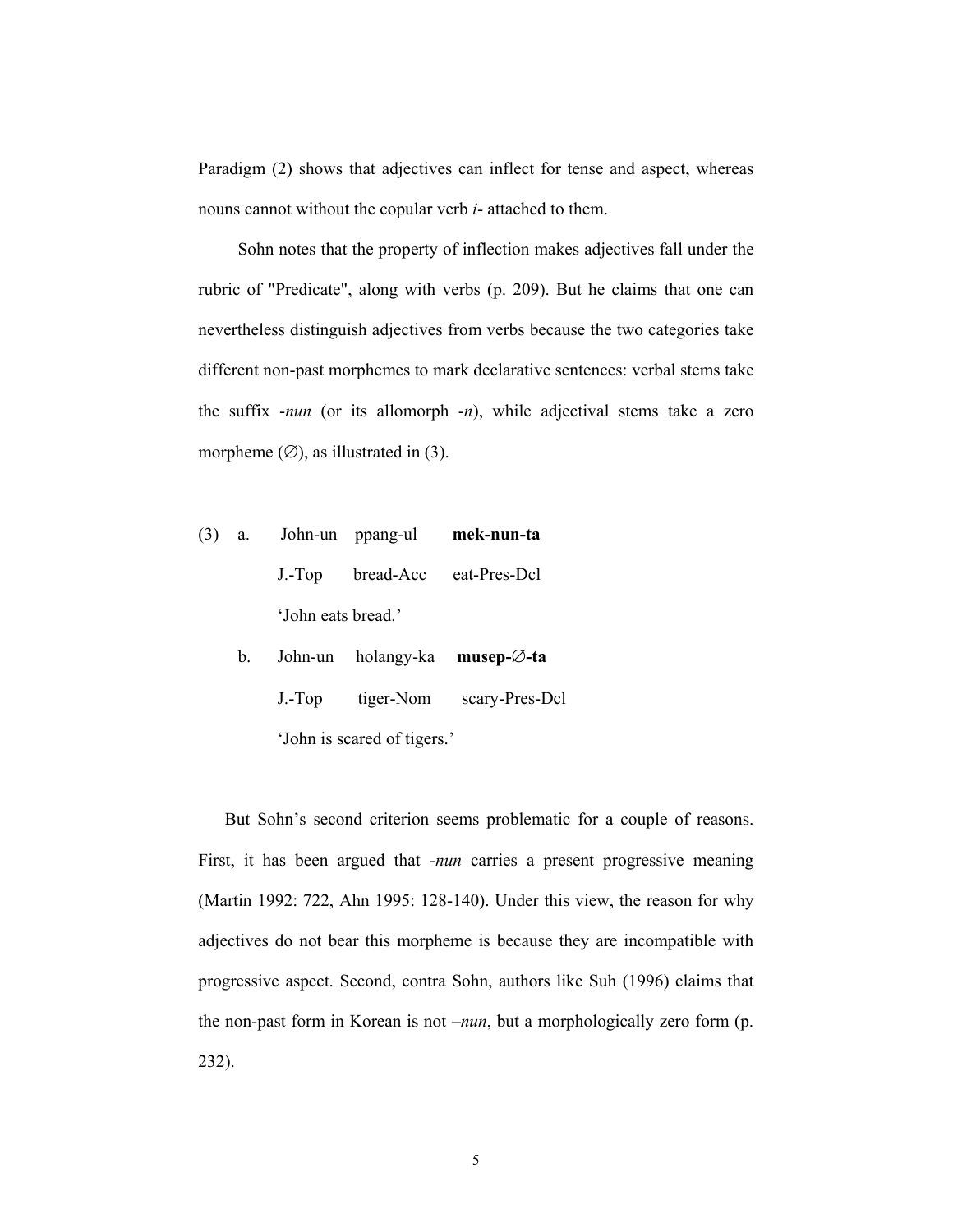We can confirm this analysis by changing the predicate endings of the sentences in (3): notice that when the predicate ending changes into a casual or formal style, the morpheme -*nun* disappears from the verbal stem *mek*- and consequently the verbal endings and the adjectival endings become indistinguishable, as shown in (4).

|  |                    | (4) a. John-un ppang-ul <b>mek-</b> $\varnothing$ -ne |                              |
|--|--------------------|-------------------------------------------------------|------------------------------|
|  | $J.-Top$           |                                                       | bread-Acc eat-Pres-Dcl (Csl) |
|  |                    | a'. John-un ppang-ul                                  | $mek-Ø-supnita$              |
|  | $J.-Top$           |                                                       | bread-Acc eat-Pres-Dcl (Fml) |
|  | 'John eats bread.' |                                                       |                              |
|  |                    |                                                       |                              |

| $b_{-}$ |          |           | John-un holangy-ka <b>musep-<math>\varnothing</math>-ne</b>         |
|---------|----------|-----------|---------------------------------------------------------------------|
|         | $J.-Top$ | tiger-Nom | scary-Pres-Dcl (Csl)                                                |
|         |          |           | b'. John-un holangy-ka musep- $\emptyset$ -supnita                  |
|         | $J.-Top$ | tiger-Nom | scary-Pres-dcl (Fml)                                                |
|         |          |           | 'John is scared of tigers.' (lit.: As for John, tigers are scary.') |

Paradigm (4) shows that verbs and adjectives in Korean are much more alike than they are thought to be. But we need more compelling evidence to be convinced that "adjectives" in Korean are not adjectives. With that being said, we now turn to Section 3 for further evidence for this claim.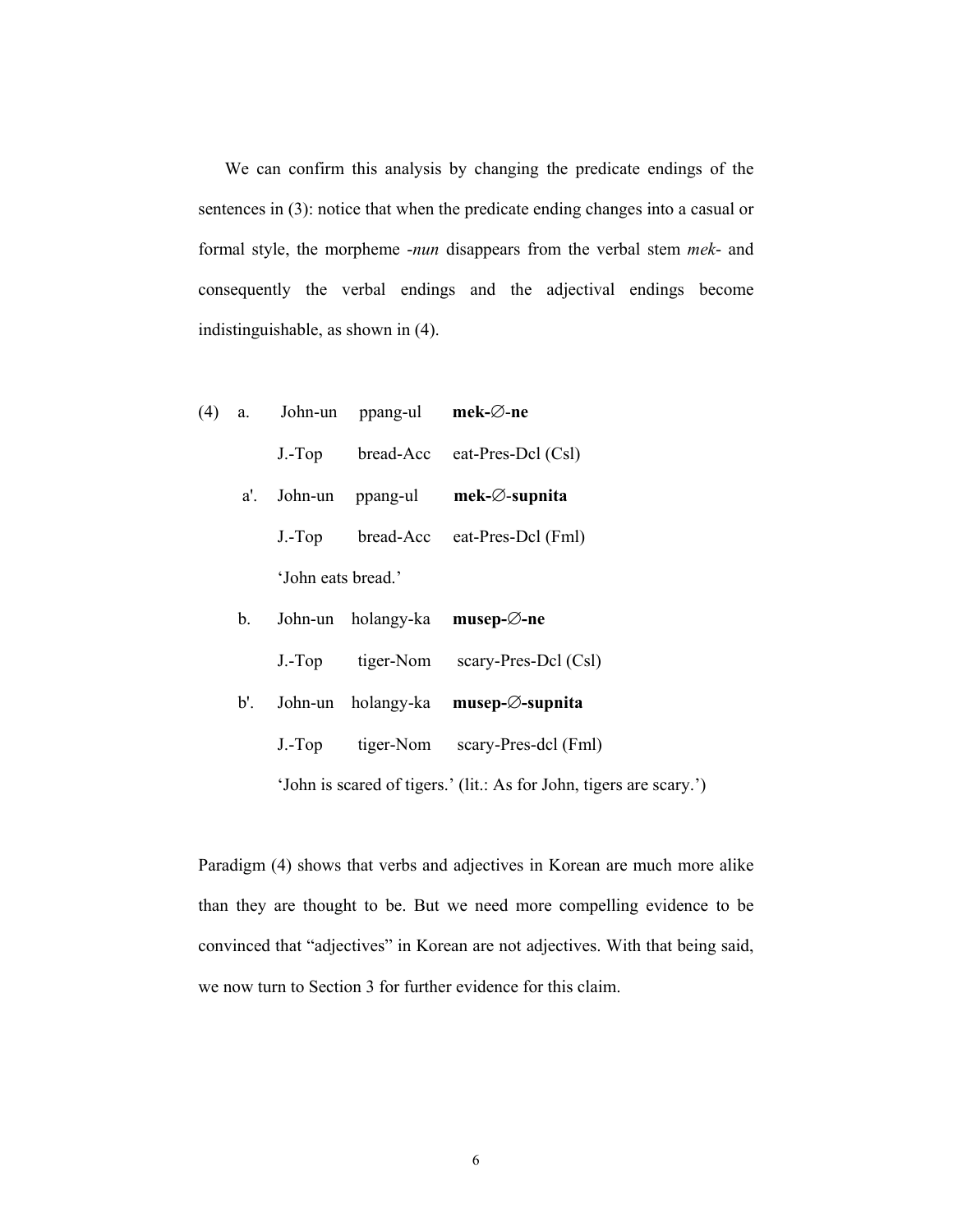# **3. Why Korean "Adjectives" are not adjectival?**

This Section offers arguments for the lack of a distinct and open class of the Adjective category in Korean. I will argue that putative Korean adjectives (henceforth KAs) are actually a kind of stative verbs on the basis of their verb-like morphosyntactic behaviors.<sup>6</sup>

 The first argument that KAs are verbs comes from the fact that, when used predicatively, they occur by themselves without the copular verb -*i*, as shown in (5). Note that nominal predicates such as *haksayng* 'student' must cooccur with the copular verb, as shown in (6).

| $(5)$ a. |    | *ce yeca-ka            | yeppu-i-ta        |
|----------|----|------------------------|-------------------|
|          |    | that woman-Nom         | pretty-Cop-Dcl    |
|          | b. | ce yeca-ka             | yeppu-ta          |
|          |    | that woman-Nom         | <b>pretty-Dcl</b> |
|          |    | 'that woman is pretty' |                   |

| $(6)$ a. | ce yeca-ka                | haksayng-i-ta   |
|----------|---------------------------|-----------------|
|          | that woman-Nom            | student-Cop-Dcl |
|          | 'that woman is a student' |                 |
| $b_{-}$  | *ce yeca-ka               | haksayng-ta     |
|          | that woman-Nom            | student-Dcl     |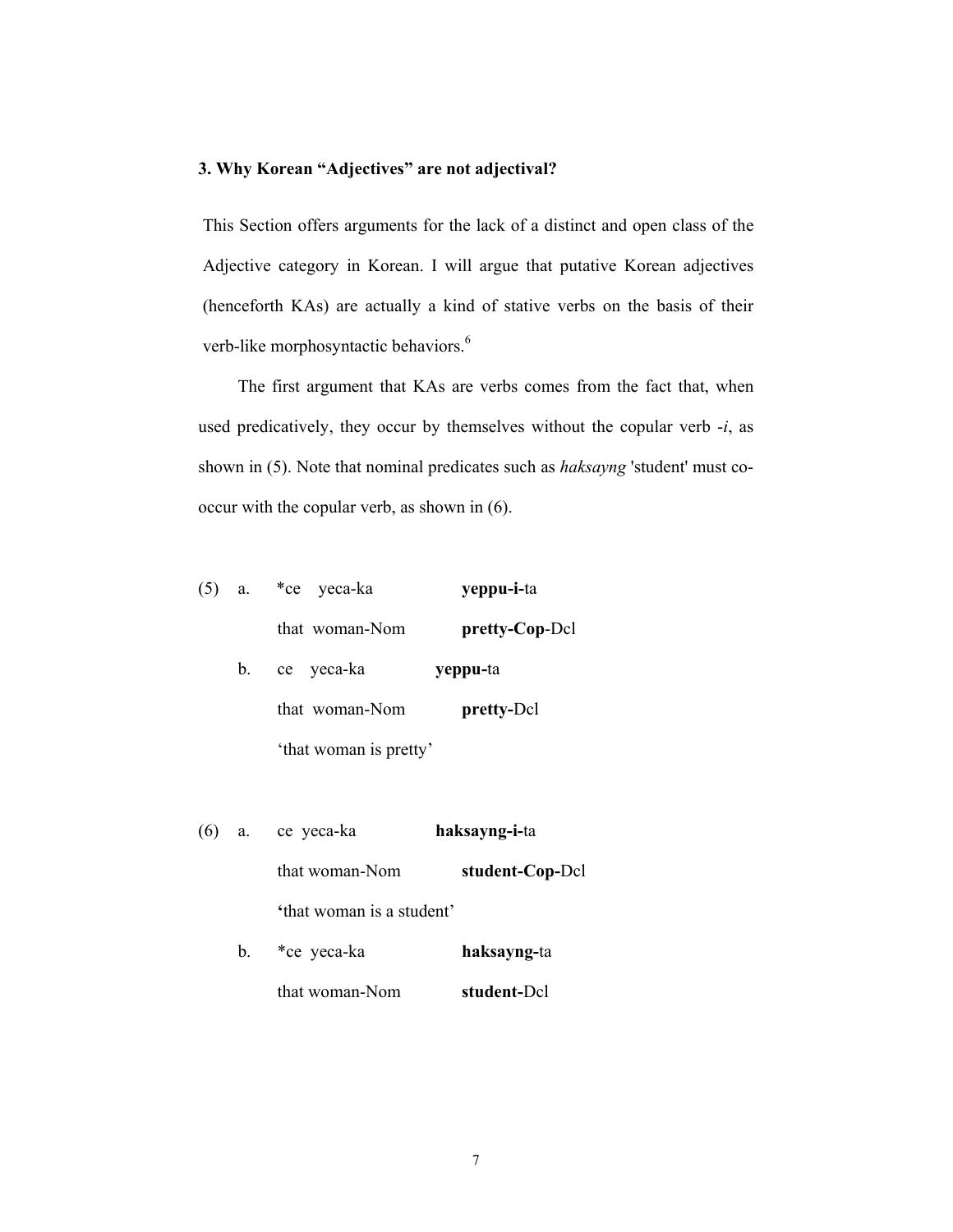In addition, just like verbs, KAs can bear tense, aspect and mood markings, which are not compatible with adjectives in other languages (see Hamann 1991: 658). This is illustrated in  $(7)$ .

(7) Mali-nun han ttay ttokttokha-**ess-ess-ta** M.-Top one time smart-**Perf-Pst-Dcl**  'Mary used to be smart.'

 Another reason for doubting that KAs are adjectives is that they lack adnominal function, which is, as mentioned above, deemed to be the most defining properties of the Adjective category across languages (see Hamann 1991: 658, Beck 1999: 68-69 and Baker 2003, among others): according to Beck, in order for a lexical item to belong to the Adjective class, it must be able to modify nouns "without any further measure". In other words, if a lexical item needs additional morpho-syntactic support such as the relative clause (RC) marker or the participial morphemes (e.g., -*ing*), as is the case with the English Verbal category illustrated in (8), then one can decide that it is not an adjective.

- (8) a. the boy [**who** is running].
	- b. the run**ning** boy
	- c. \*the run boy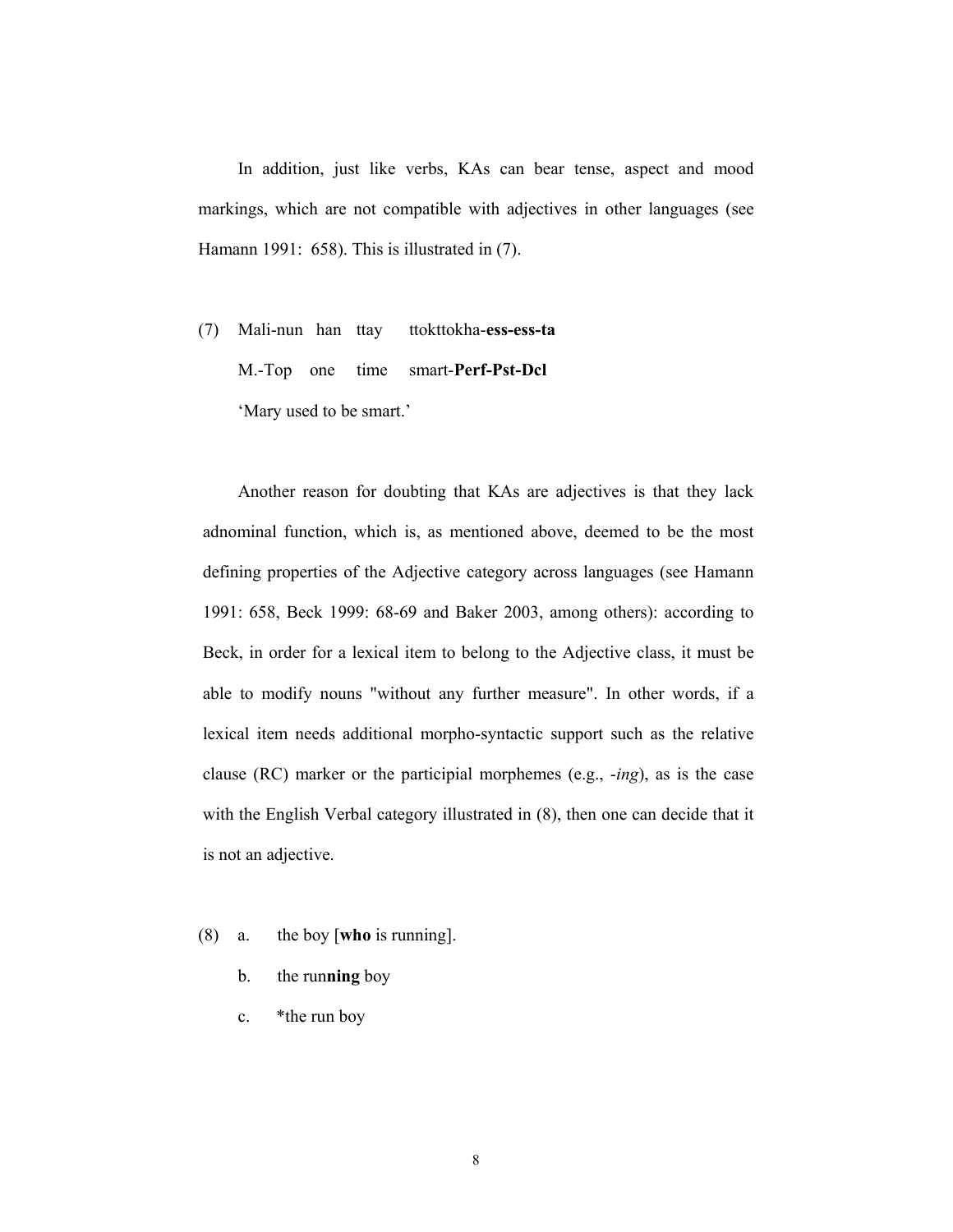Given (1a) above, it may appear that KAs can modify nouns. But a close examination of their distribution suggests that they cannot modify nouns without further morpho-syntactic support: they require the relative clause marker  $-n$  (or its allomorphs such as  $-ten$  and  $-l$ )<sup>7</sup>, as shown in (9). (9b) is an instantiation of a nominal modified by a putative adjective and (9a) an instantiation of a typical RC containing an intransitive verb.

- (9) a.  $\left[ e_1 \text{ then } e_1 \right]$  namca  $(e = \text{an empty category})$  [ left]-**Rel** man 'the/a man who left'
	- b.  $\left[ e_1 \text{ yeppu} \right] \mathbf{n}_1$  yeca [ pretty]-**Rel** woman

'The/a pretty woman'

What the above data reveal to us is that a noun phrase with an adnominal adjective and a noun phrase preceded by a RC containing an intransitive verb are structurally identical; there is no evidence that they have different syntactic structures. Given this, I submit that adnominal KAs should be treated as predicates inside RCs, as my bracketing indicates, rather than typical attributive adjectives.<sup>8</sup>

 Additional support for the claim that adnominal KAs are predicates inside RCs comes from the fact that they can take tense/aspect-marking even when occurring as noun-modifiers, as shown in  $(10)$ .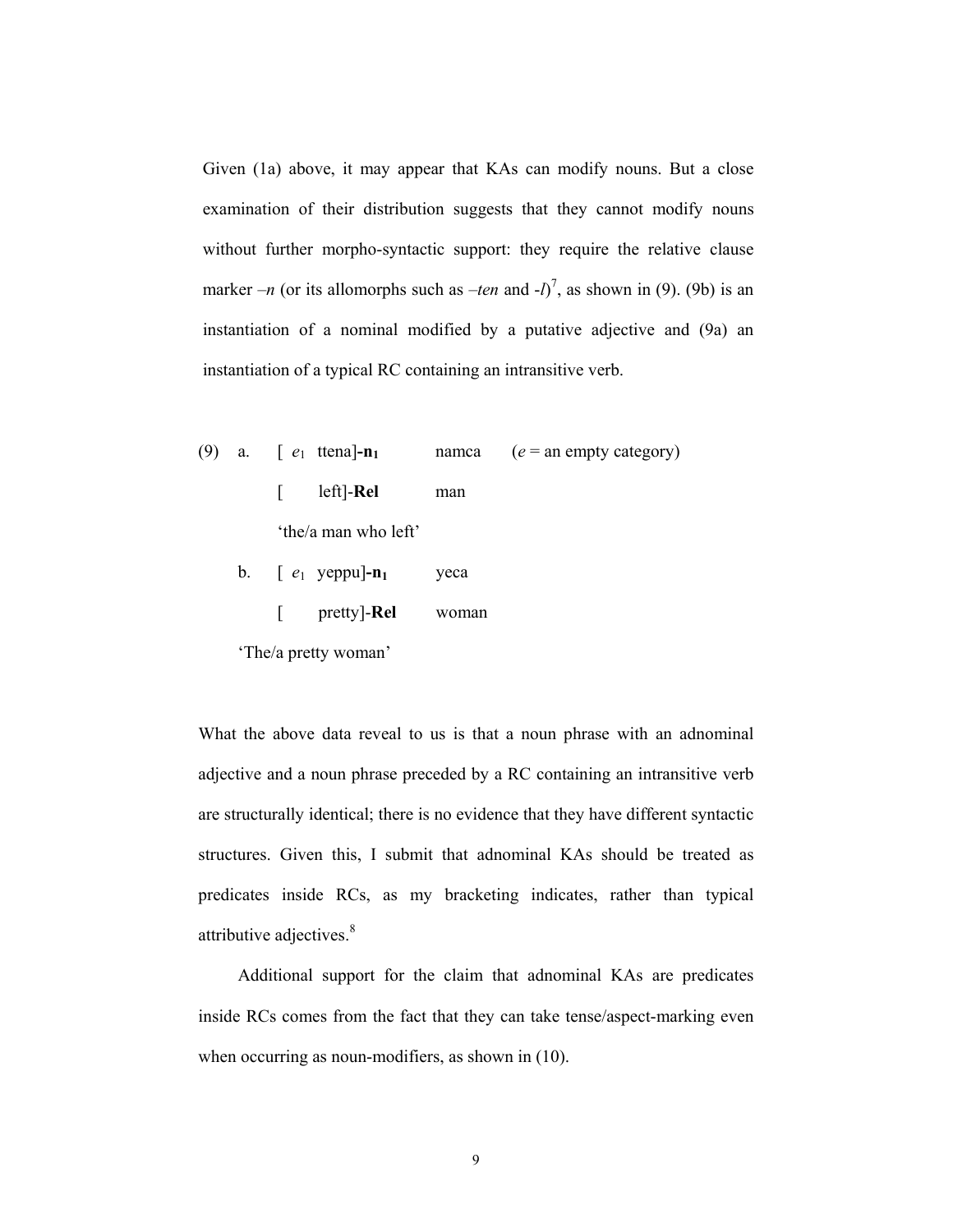| $(10)$ a. | ce yeppu- $\varnothing$ -n    | yeca  |
|-----------|-------------------------------|-------|
|           | that pretty- <b>Pres</b> -Rel | woman |
|           | 'that pretty woman'           |       |

| $\mathbf{b}$ . | ce yeppu-ess-ess-ten                      | yeca |
|----------------|-------------------------------------------|------|
|                | that pretty- <b>Perf-Pst-Rel</b> woman    |      |
|                | 'that woman who used to be or was pretty' |      |

Since the predicate *yeppu*- 'pretty' in (10) appears inside a noun phrase, it would not be possible for it to take tense/aspect-marking unless it is inside a clause. Given that the examples in (10) represent noun phrases, this clause is most likely to be a RC.

 In a similar vein, it is important to note that some of the most common adjectives across languages such as *tall, short, good* and *bad* (Dixon 1982) are realized as multiple lexical items in Korean. Hence, the only way in which they can modify a noun is by occurring as predicates inside RCs, as shown in (11) and (12).

- (11) a. ce yeca-nun ki-ka ku-ta that woman-Top height-Nom big-Dcl 'that woman is tall' (lit.: 'As for that woman, her height is big')
	- b. ce [*e*1 ki-ka ku]**-**n1 yeca that [ height-Nom big]-Rel woman 'that tall woman' ('lit.: that woman whose height is big')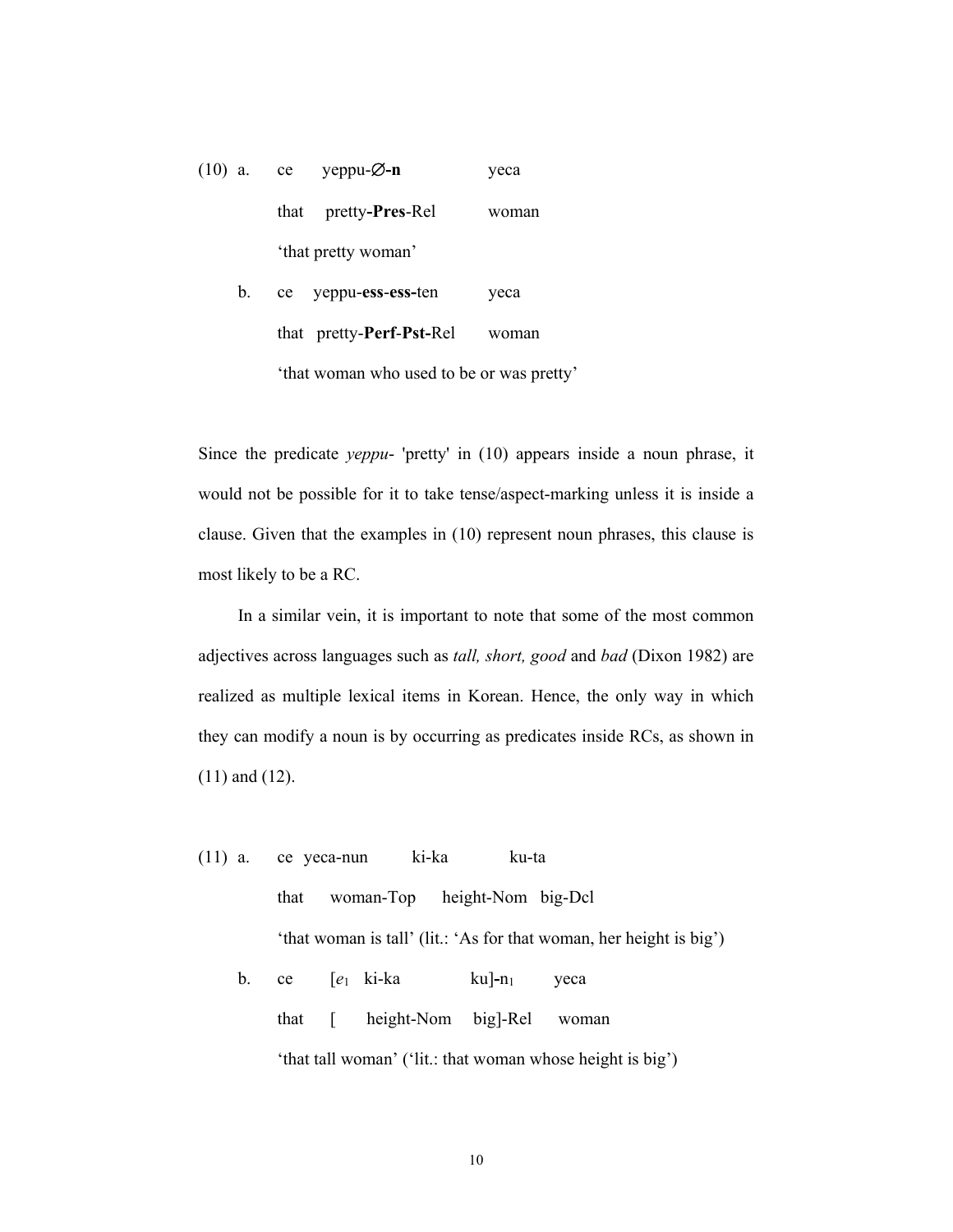(12) a. ce yeca-nun maumssi-ka kop-ta that woman-Top heart-Nom pretty-Dcl 'that woman is nice.'

b. ce  $\begin{bmatrix} e_1 \\ e_2 \end{bmatrix}$  maumssi-ka kop]-un<sub>1</sub> yeca that [ heart-Nom pretty]-Rel woman 'that nice woman'

The above paradigms suggest that in Korean, even the most basic and prototypical adjectives cannot modify nouns unless they occur inside RCs.

 The arguments presented thus far strongly suggest that KAs are not adjectives. What category do they belong to then? Given that they denote states and inflect for tense/aspect, I argue that they are most likely to be stative verbs. Interestingly, the Korean grammars noted above either do not list a distinct category of Stative Verb (e.g., Sohn 1999) or mention only in passing that "adjectives in Korean could be viewed as stative verbs" like *al*- 'to know' or *memwul*- 'to stay' (Suh 1996:726).<sup>9</sup> I suspect that the lack of stative verbs in some Korean grammars is not an accident. I believe that this absence is due to the fact that a large portion of stative verbs in Korean has been misanalyzed as adjectives.

 To summarize, in this section, I have argued that what have been traditionally classified as adjectives in Korean are actually stative verbs. I have demonstrated that KAs behave like verbs in that they do not need the support of the copular verb, can bear tense/aspect marking, and cannot directly modify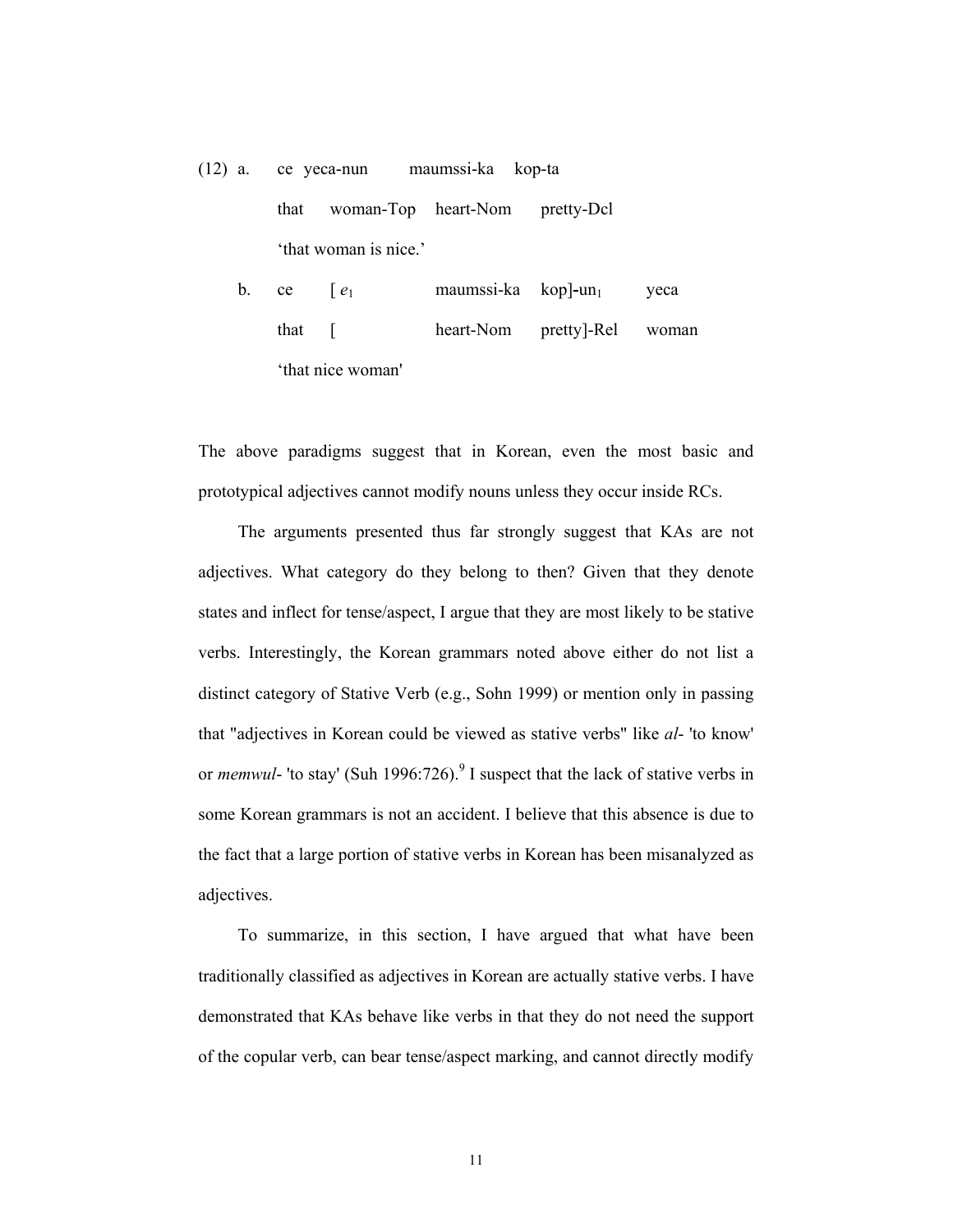nouns. On the basis of these facts, I have claimed that the putative adnominal adjectives in Korean must be reanalyzed as predicates inside RCs. The next section discusses the predictions of this claim, to which we now turn.

#### **4. Predictions of the Present Analysis**

The proposed analysis makes the following predictions:

- (i) Every putative KA will be able to occur predicatively; this is because under the present analysis, they are predicates inside RCs.
- (ii) Putative KAs will not occur as resultative state or depictive predicates, since verbs typically do not occur in these positions (Baker 2003).
- (iii) Korean lacks quantificational adjectives like *occasional* in English, since they involve raising beyond the noun phrase to take scope over the entire sentence; if adnominal adjectives in Korean are indeed predicates inside RCs, they will not be able to quantifierraise across the clausal boundary, thereby taking widest scope.
- (iv) KAs that occur as noun-modifiers will only have intersective meanings; this is because they are predicates inside RCs, which are standardly interpreted intersectively with respect to their head nouns (cf. Heim and Kratzer 1998).

In what follows, I discuss each of these predictions in turn.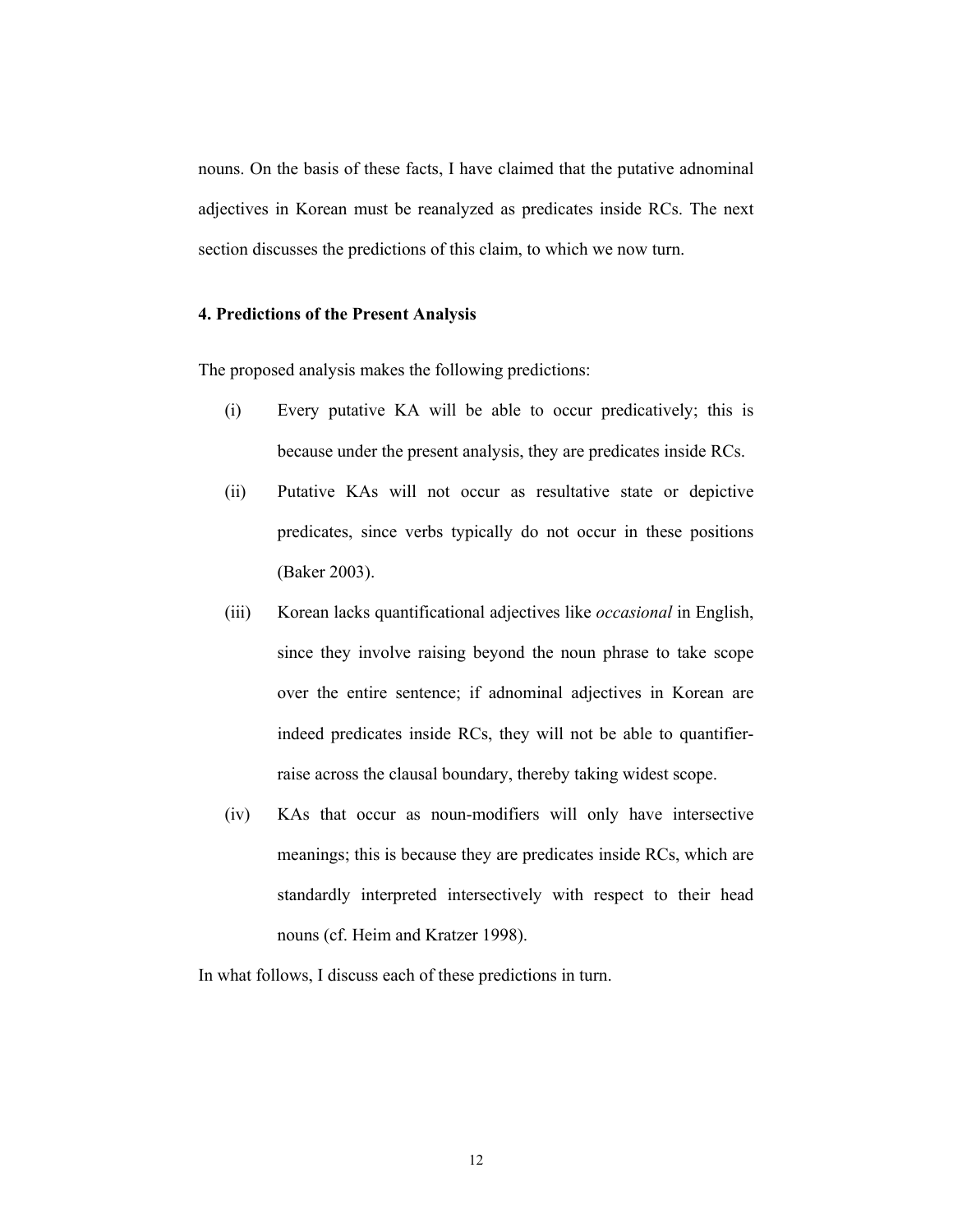#### **4.1. Non-existence of non-predicative "adjectives" in Korean**

Under the present analysis, KAs are verbs and hence cannot occur attributively unless they occur inside a RC. Hence it is predicted that if a lexical item occurs attributively but never predicatively, then it will not belong to the "Adjective category" in the traditional sense.

 This prediction is borne out: Korean has lexical items like *cen* 'former' which occur only attributively, as illustrated in  $(13)$ , and they are classified as "attributive determinatives" (Suh 1996) or "prenouns" or "adnoun modifiers" (see Mok 2002: 77, fn. 9), rather than adjectives.

| $(13)$ a.   | cen                | sangwonuywon    |        |
|-------------|--------------------|-----------------|--------|
|             | former             | senator         |        |
|             | 'a former senator' |                 |        |
| $b_{\cdot}$ | *ku                | sangwonuywon-un | cen-ta |

'Lit.: the senator was former'

the senator-Top **former**-Dcl

The reason why lexical items like *cen* are classified as non-adjectives is that, unlike typical "adjectives" in Korean, they can only occur immediately preceding a noun. And, unlike putative KAs, they can modify nouns without the need of the relative clause marker –*(nu)n* (Mok 2002: 77). Furthermore, lexical items under this category are limited in number, rendering it to be a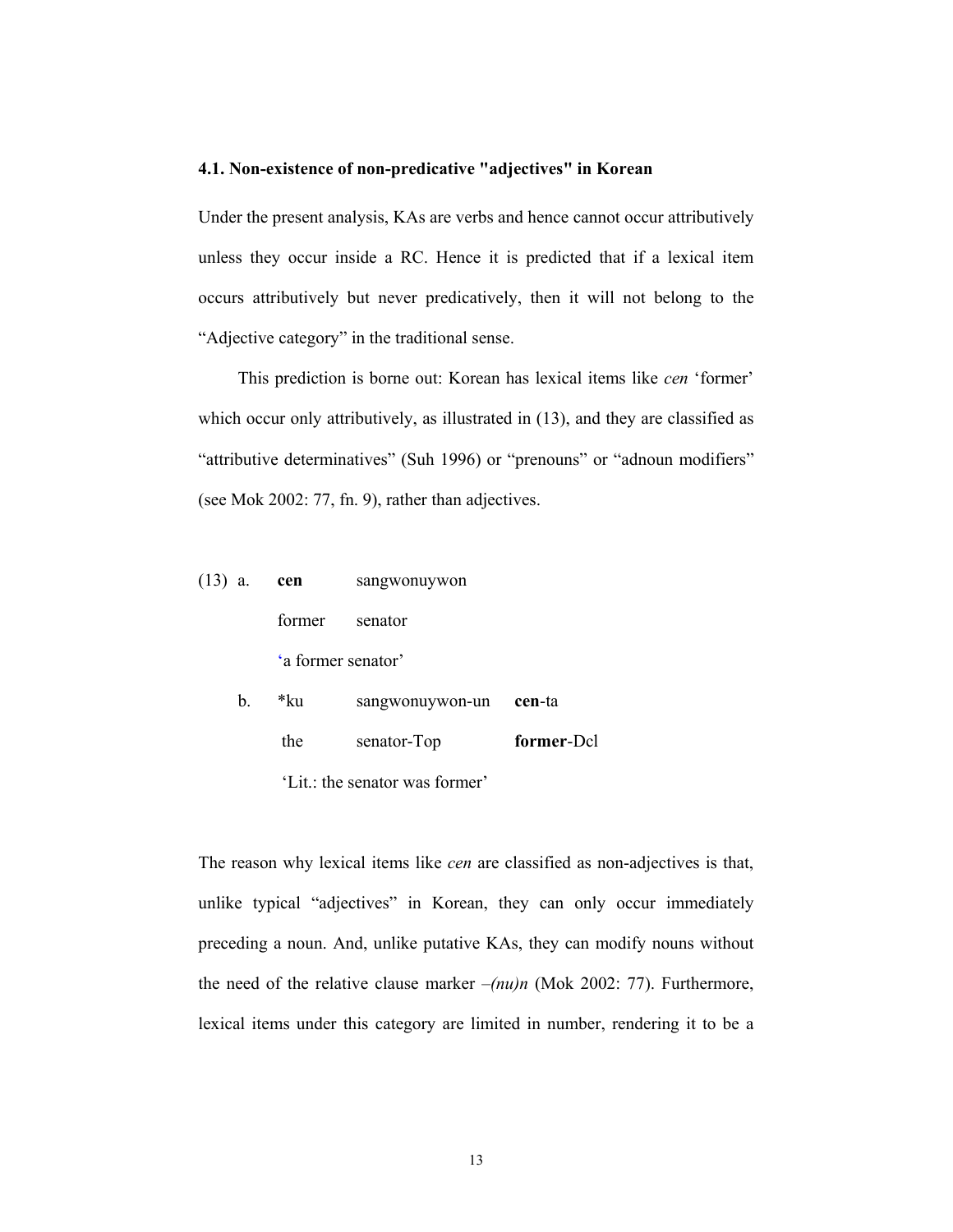closed class (see Mok 2002 for further discussion of the characteristics of this class).

 The fact that lexical items which only occur attributively are not "adjectives" lends support to the present analysis. This is because, if KAs are indeed verbs, then lexical items which do not behave like typical "adjectives" will not behave like verbs. Words like *cen* 'former' have not been analyzed as adjectives or as verbs in the traditional literature (cf. Mok 2002. See footnotes 3, 4, 10.). It is therefore concluded that the present analysis makes a correct prediction on the distribution of adnominal lexical categories in Korean.

#### **4.2. Non-occurrence of KAs as resultative or depictive predicates**

According to Baker (2003), one of the characteristic properties of adjectives is their ability to occur as secondary predicates which denote resultative or depictive states, as illustrated by the English adjectives in (14).

(14) a. John hammered the nail **flat**. (*flat* describes a resultative state)

The proposed analysis predicts that, in Korean, lexical items which occur in resultative or depictive positions will not belong to the Adjective category in the traditional sense, because they are verbs and verbs do not occur in these positions with such meanings.

b. John always eats rice **hot**. (*hot* describes a depictive state)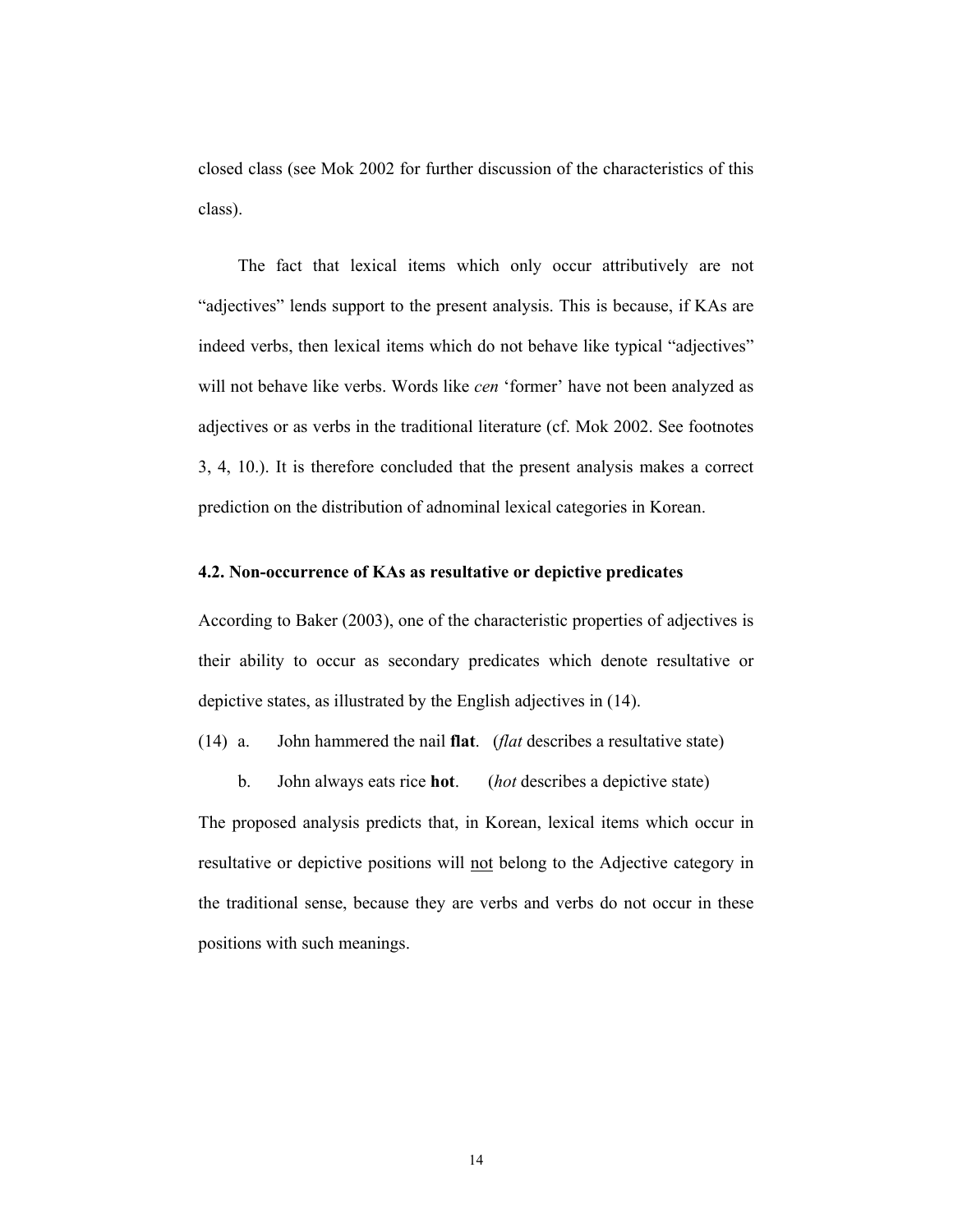This prediction is also borne out: what occurs in these positions have been classified as "adverbs," as they take the suffix –*key,* which normally appears on adverbs, as shown in (15) and (16).

- (15) a. John-un mos-ul **napcakha-key** ttayli-ess-ta J.-Top nail-Acc **flat-Aff** hit-Pst-Dcl 'John hammered the nail flat.'
	- b. John-un encena pap-ul **ttukep-key** mek-nun-ta J.-Top always rice-Acc **hot-Aff** eat-Pres-Dcl 'John always eats rice hot.'
- (16) a. John-un nos-ul **him-cha-key** ttayli-ess-ta J.-Top rice-Acc **power-full-Aff** hit-Pst-Dcl Lit.: 'John hit the nail powerfully.'
	- b. John-un encena pap-ul **mas-iss-key** mek-nun-ta J.-Top always rice-Acc **taste.exist-Aff** eat-Pres-Dcl Lit.: 'John always eats rice deliciously.'

 Given the parallel between (15) and (16), can we conclude that what occur in resultative or depictive secondary predicate positions in Korean are in fact adverbs? I answer in the negative; cross-linguistic data show that adverbs do not occur in these positions, as illustrated by the English data in (17) (Baker 2003).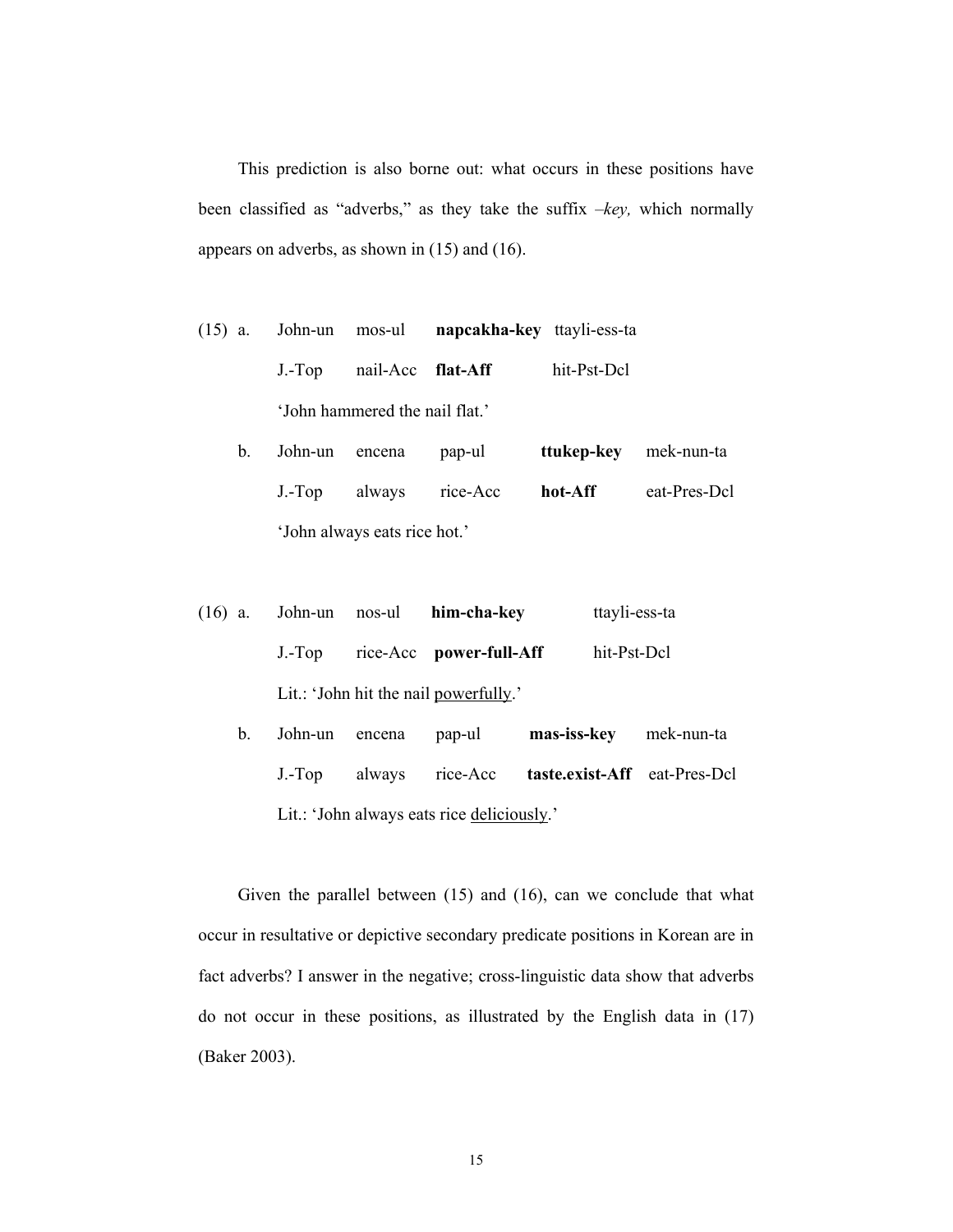- (17) a. \*John hammered the nail **flatly**.
	- b. \*John always eats rice **hotly**.

Which category do words with  $-$ *key*-marking fall under then? I propose that they are verbs and the reason why they bear the affix –*key* is that it is a kind of aspectual marker. Evidence comes from the fact that the same morpheme occurs on the verbal secondary predicates in causative constructions, as shown in (18).

|  |                             |                                            | (18) a. Na-nun John-lul mos-ul <b>ttayli-key</b> mantul-ess-ta |
|--|-----------------------------|--------------------------------------------|----------------------------------------------------------------|
|  |                             | I-Top J.-Acc nail-acc hit-Aff              | make-Pst-Dcl                                                   |
|  | 'I made John hit the nail.' |                                            |                                                                |
|  |                             | b. Na-nun John-ul pap-ul mek-key ha-ess-ta |                                                                |

 I-Top J.-Acc rice-Acc **eat-Aff** do-Pst-Dcl 'I had/made John eat rice.'

This paradigm shows that lexical items which occur in the secondary positions describing resultant states or depictive states in Korean are essentially no different than typical verbs.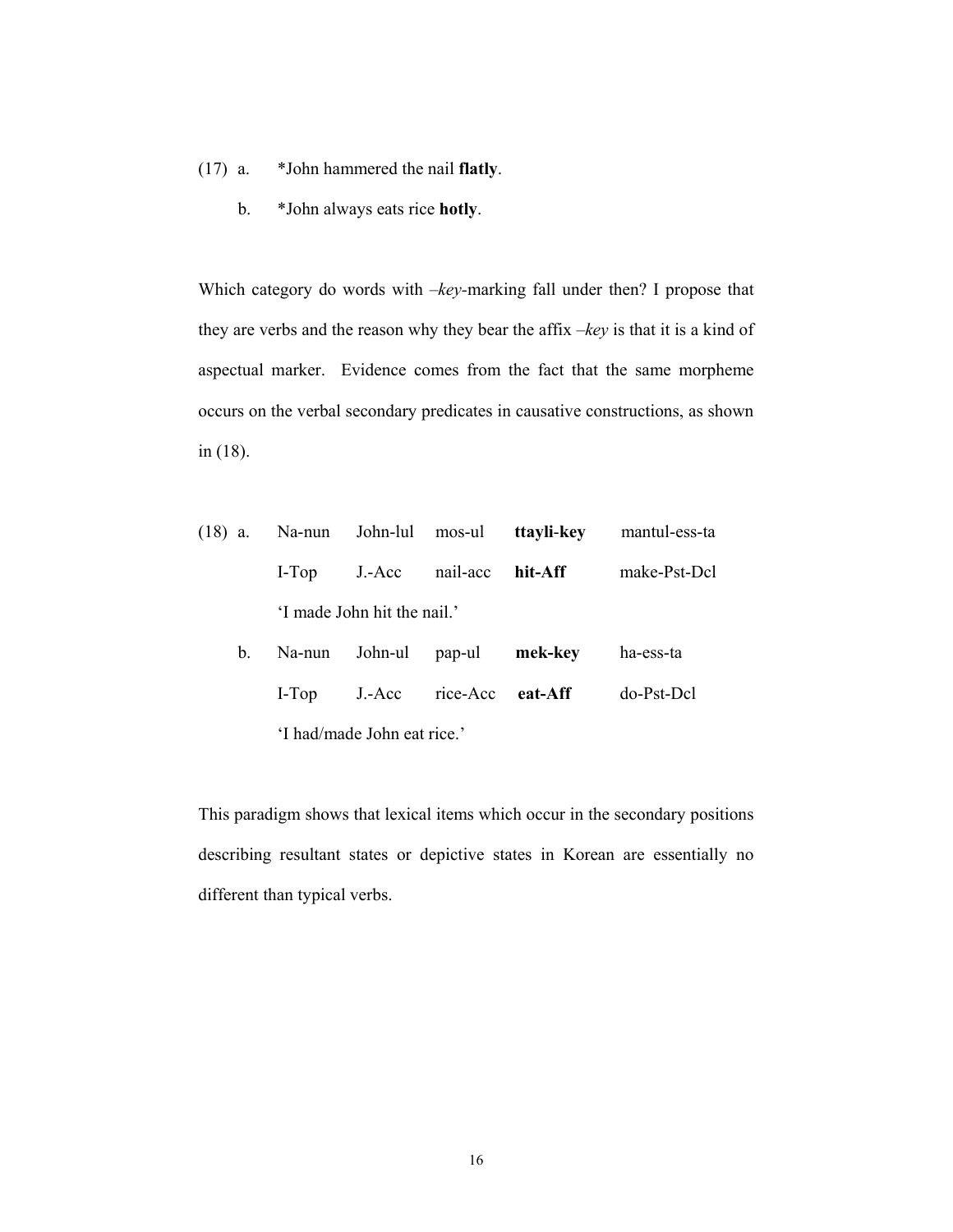#### **4.3. Absence of quantificational adjectives in Korean**

Larson (1999) shows that adjectives like *occasional* in English can be directly predicated of (or quantify over) events introduced outside the noun phrase in which it occurs. To illustrate, consider sentence (19).

(19)  $[p_{\rm P}$  An occasional sailor] passed by.

This sentence is two-way ambiguous: if *occasional* takes scope over the sentence and hence quantifies over the set of events that the VP denotes, then (19) can be interpreted as something like (20a). On the other hand, if the adjective stays inside the DP at LF, then the DP receives an intersective reading, as given in (20b).

- (20) a. Occasionally, a sailor passed by.
	- b. A person who occasionally sailed passed by.

The proposed analysis predicts that Korean will lack "adjectives" which correspond to quantificational adjectives like *occasional*. The reason is that quantifier-raising is clause-bounded and hence *occasional*-type lexical items cannot be interpreted outside the clause in which they occur, thereby taking scope over the entire sentence, as is the case in (20a).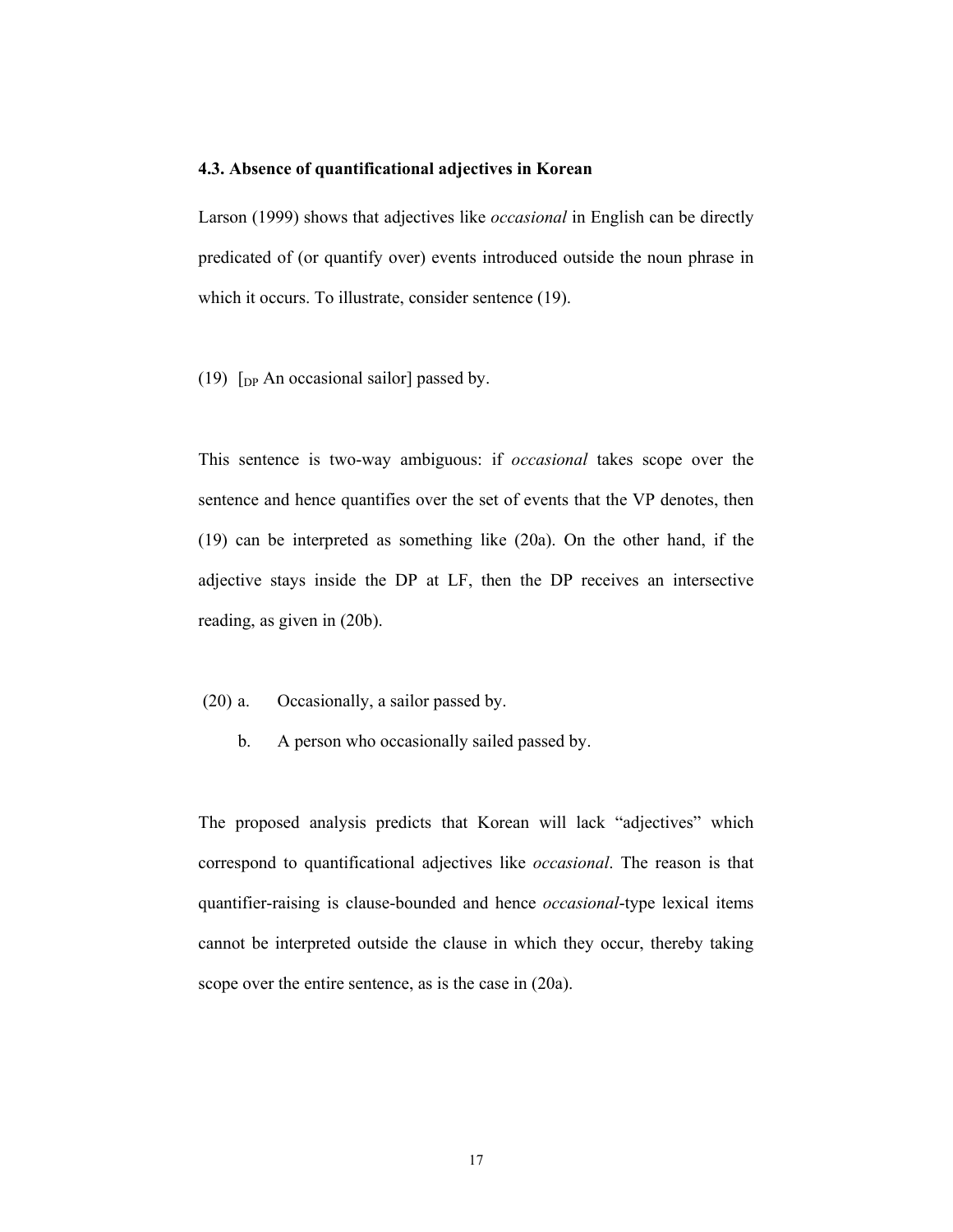This prediction is also borne out: Korean indeed does not have quantificational "adjectives" which behave like *occasional* in (19) with the quantificational interpretation given in (20b). Hence the two readings in (20) are expressed by two entirely different structures which contain an adverb *kakkum*, as shown in (21). Note that the two sentences in (21) have different contours as well; in (21a), there is a pause between *kakkum* and *senwon*, whereas, in (21b), there is not.

(21) a. **kakkum,** senwon-i cinaka-ess-ta **occasionally,** sailor-Nom pass.by-Pst-Dcl 'Occasionally, a sailor passed by' and Not 'a person who occasionally sailed passed by'

|  | b. $[e_1]$ kakkum | senwon-i-ess $]$ -ten                                  | salam-i |
|--|-------------------|--------------------------------------------------------|---------|
|  |                   | <b>occasionally</b> sailor-Cop-Pst]-Rel.Pst person-Nom |         |
|  | cinaka-ess-ta     |                                                        |         |
|  | pass.by-Pst-Dcl   |                                                        |         |

'Someone who occasionally sailed passed by'

#### **4.4. Section summary**

In this section, I discussed the predictions of the proposed analysis. First, I showed that it correctly predicts the peculiar categorial status of lexical items like *former*; they belong to a closed, non-adjectival class called Attributive Determinative. The second prediction was concerned with the non-occurrence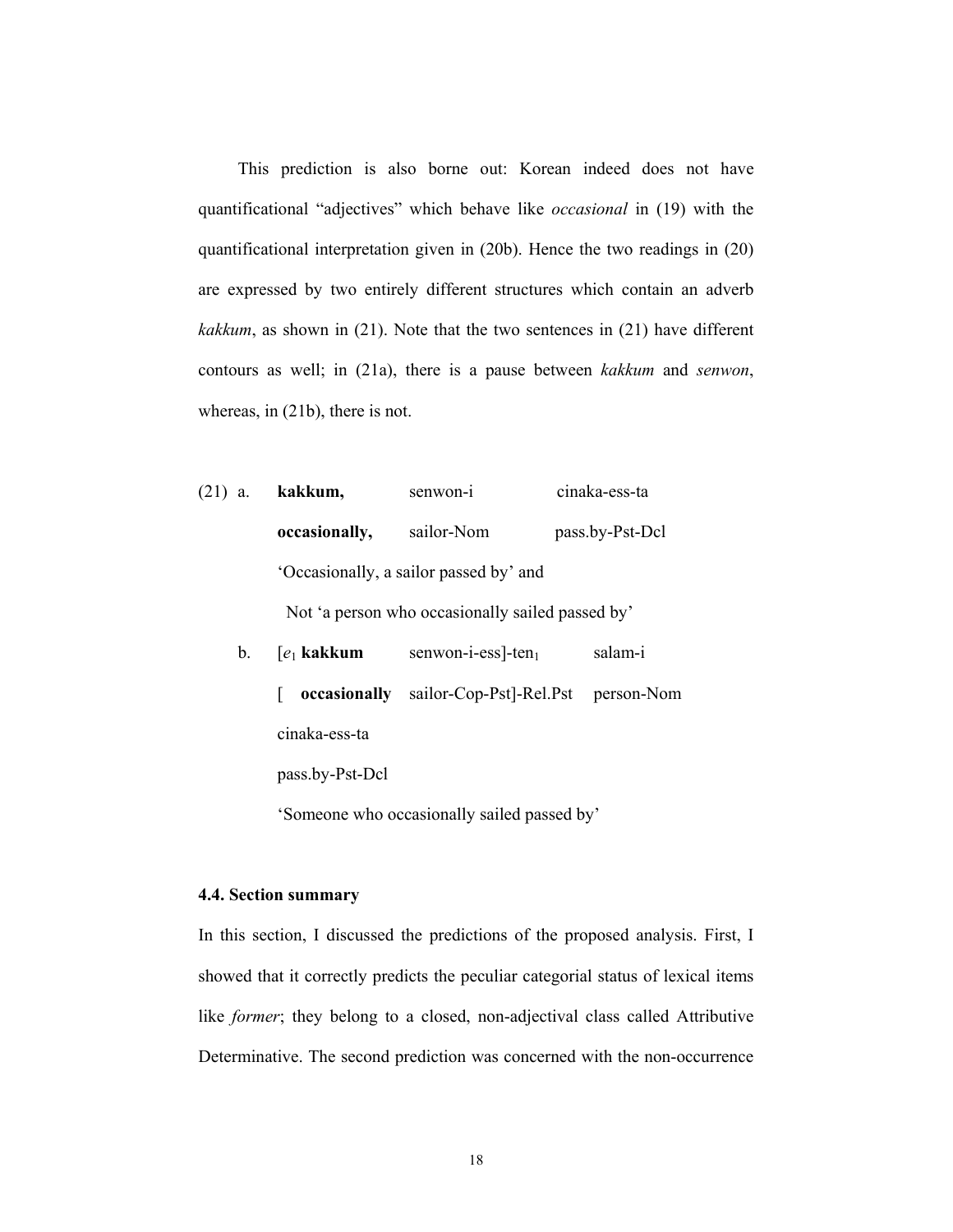of putative KAs in secondary predicate positions which are typically occupied by adjectives. It turned out that these positions are occupied by lexical items which have been analyzed as "adverbs" in traditional grammars, since they involve –*key* affixation. I proposed that words that involve –*key* affixation are not adverbs on the grounds that -*key* also occurs on verbal secondary predicates in causative constructions. In so doing, I showed that what occur in resultative and depictive predicate positions are no different than verbs. Finally, the present analysis predicts that Korean will not have "adjectives" which correspond to quantificational adjectives like *occasional* in English, because putative KAs which occur modifying nouns are predicates inside RCs and hence quantificational adjectives cannot be interpreted outside the clause they occur in.<sup>10</sup> I have shown that this prediction is also borne out.

 We now turn to Section 5, which discusses an apparent problem for the present analysis.

#### **5. A challenge posed by the presence of subsective predicates in Korean**

In the previous section, I deliberately left out yet another prediction of the present analysis: namely, the unavailability of non-intersective interpretations of adnominal KAs. This prediction follows from the semantics of RCs: in the literature, the semantic type RCs is of  $\leq$ et $>$  and hence they combine with their head nouns via *Predicate Modification (or Conjunction*), thereby receiving an intersective interpretation with respect to their head nouns (cf. Quine 1960, Heim and Kratzer 1998).<sup>11</sup> Given this intersective meaning of RCs, the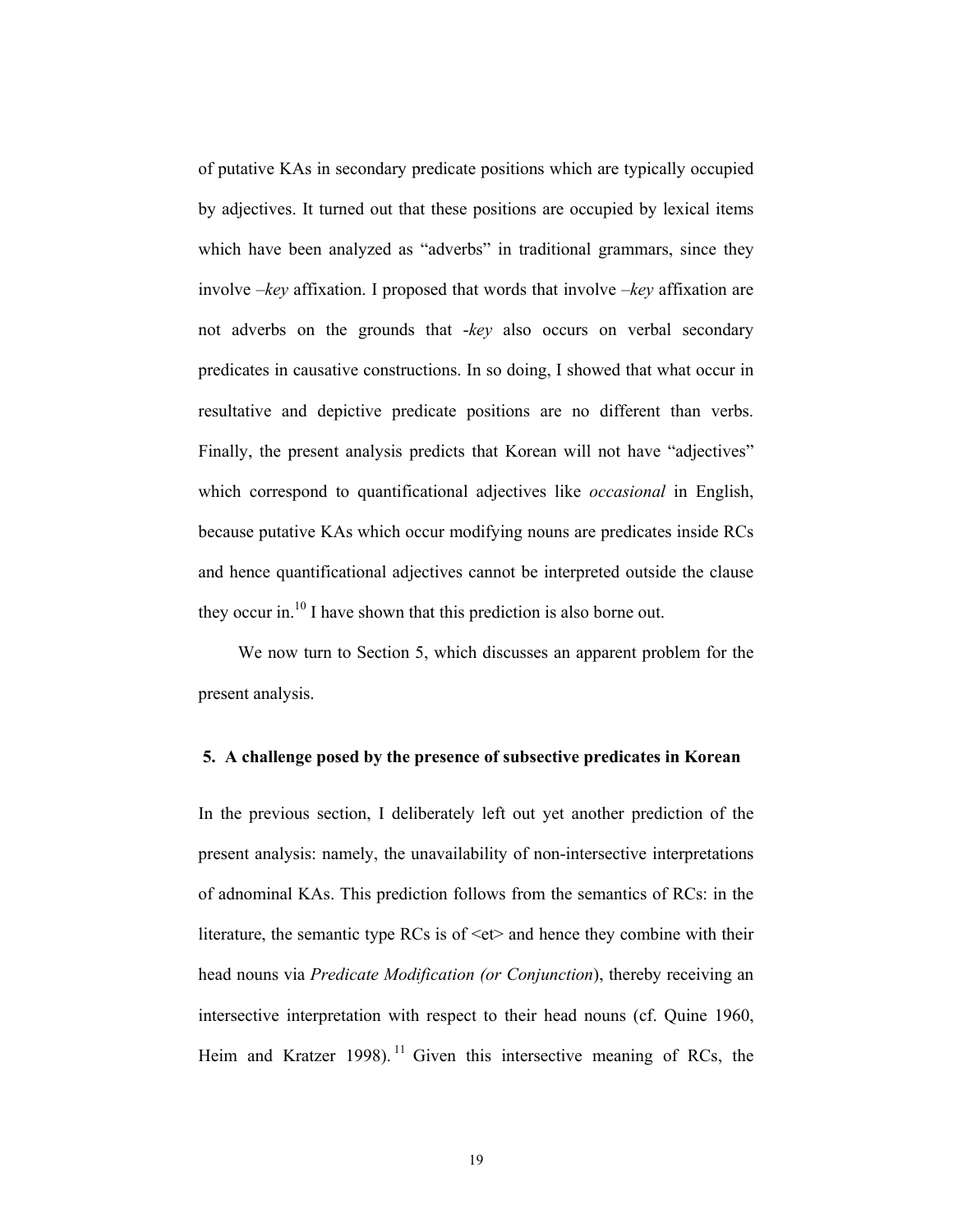proposed analysis predicts that non-intersective predicates will not occur modifying a noun, for they are actually predicates which occur inside RCs.

 In this section, I show that this prediction faces a challenge: Korean abounds in non-intersective, subsective predicates such as *nunswukha-* 'skillful' *ttwyena-* 'excellent', *hwulwungha*- 'good' and *ssulmoep-* 'useless' (see Kamp 1975, Kamp and Partee 1995, Partee 1995 for semantic classification of adjectives). I show that once we get the right denotations for subsective predicates, we can readily overcome this challenge.

# **5.1. Subsective vs. intersective predicates**

In the literature, subsective adjectives are treated as non-intersectives, since unlike typical intersective adjectives like *red* or *fat*, they do not support the entailment pattern (22) (e.g., Kamp and Partee 1995, Partee 1995, cf. Landman 2001 for a slightly different view).

- (22) a. John is a **skillful** teacher. (subsective)  $=$   $=$   $>$  John is skillful and John is a teacher.
	- b. John is a **fat** mathematician. (intersective)<sup>12</sup> ==> John is fat and John is a mathematician.

The reason why subsectives fail this entailment is that they do not refer to specific sets of things that have the same properties. To take the adjective *skillful* in (27a) for example, it does not refer to the set of individuals that are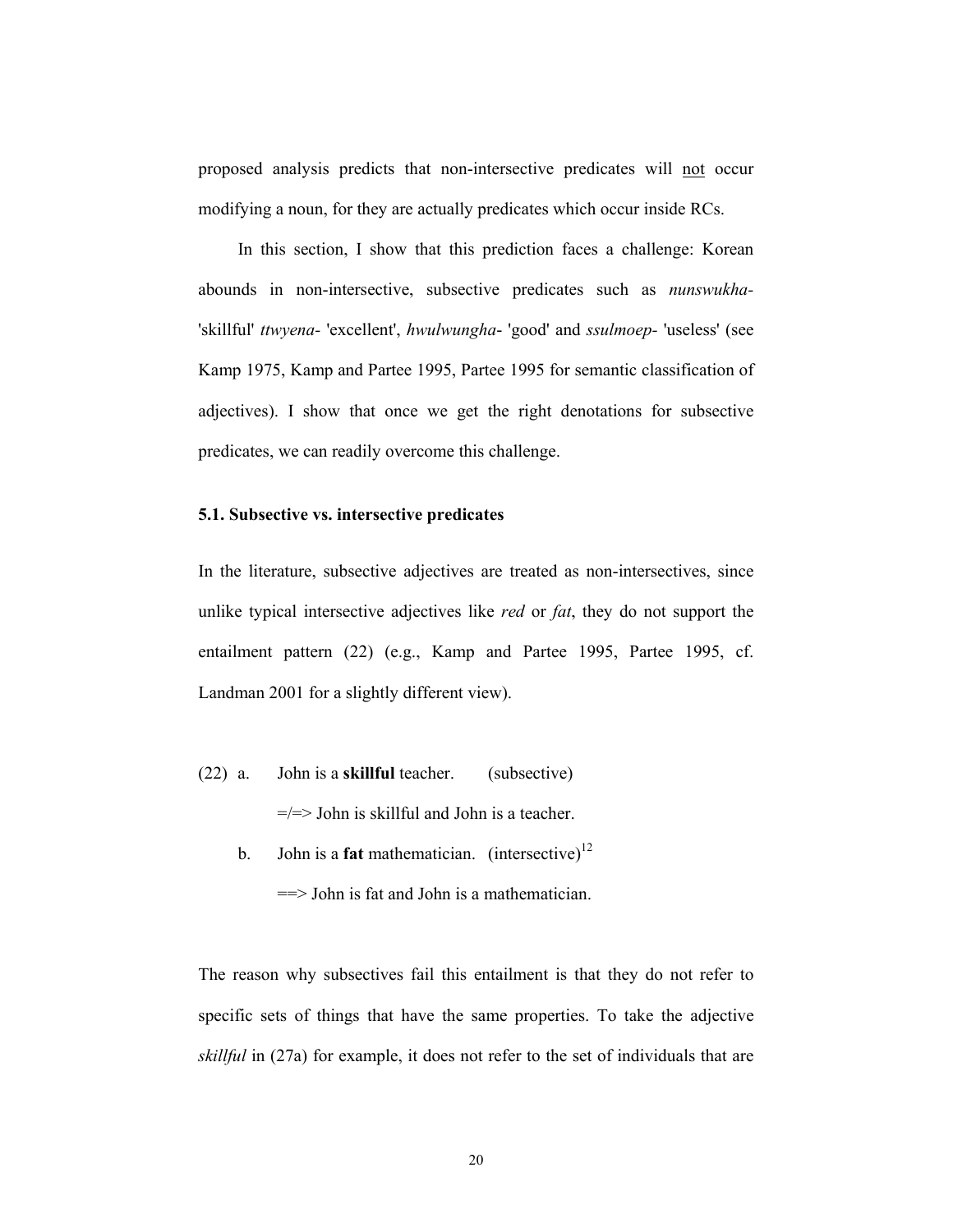skillful; rather, it refers to individuals that are skillful at being something, which is in this case a mathematician. In contrast, intersectives denote specific sets of things; for example, *red* refers to the set of things that are red.

 For this reason, a syllogism that contains an intersective adjectival modifier allows the adjectival meaning to be inherited from the premise to the conclusion, as shown in (23); if John is a doctor who is fat and who is a violinist, then one can conclude that he is a fat violinist.

|                |                                      | (23) a. John-un ttwungttwungha-n uysa-i-ta |         |
|----------------|--------------------------------------|--------------------------------------------|---------|
|                | J.-Top fat-Rel                       | doctor-Cop-Dcl                             |         |
|                | 'John is a doctor who is fat'        |                                            |         |
| $\mathbf{b}$ . | John-un vayolin                      | yencwuka-i-ta                              |         |
|                | J.-Top violin                        | player-cop-Dcl                             |         |
|                | 'John is a violin player'            |                                            |         |
| $\mathbf{c}$ . | Kulemuro, John-un                    | ttwungttwungha-n                           | vayolin |
|                | therefore, J.-Top                    | fat-Rel                                    | violin  |
|                | yencwuka-i-ta                        |                                            |         |
|                | player-Cop-Dcl                       |                                            |         |
|                | 'Therefore, John is a fat violinist' | (VALID)                                    |         |

In contrast, when the syllogism contains a subsective adjectival modifier, the argument does not go through, as shown in (24); the premise that John is a skillful and is a doctor does not entail that he is a skillful violinist.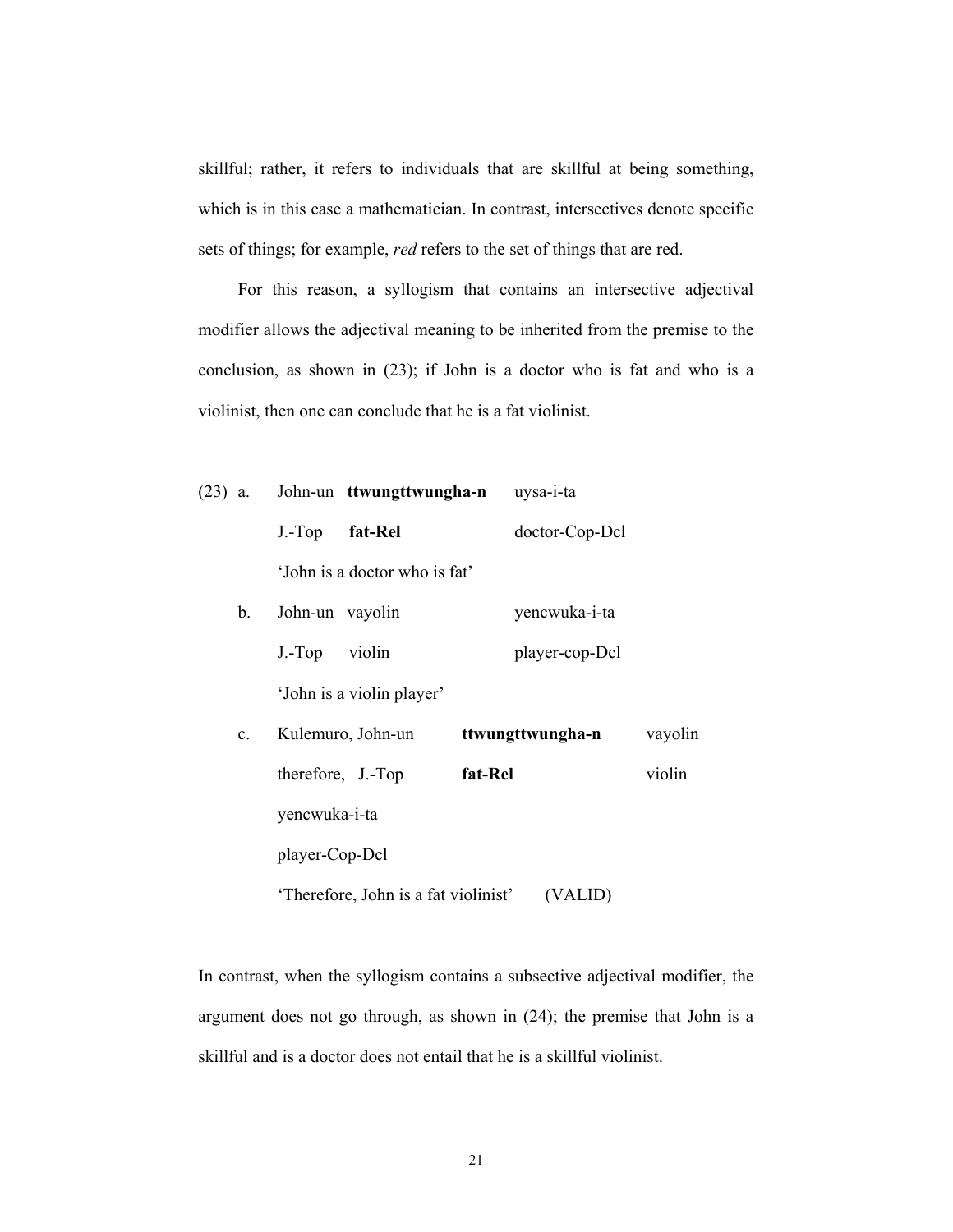|                |               | (24) a. John-un nungswukha-n uysa-i-ta |                                |         |
|----------------|---------------|----------------------------------------|--------------------------------|---------|
|                |               | J.-Top skillful-Rel                    | doctor-Cop-Dcl                 |         |
|                |               | 'John is a doctor who is skillful'     |                                |         |
| b.             |               | John-un vayolin                        | yencwuka-i-ta                  |         |
|                | J.-Top violin |                                        | player-Cop-Dcl                 |         |
|                |               | 'John is a violin player'              |                                |         |
| $\mathbf{c}$ . |               |                                        | Kulemuro, John-un nungswukha-n | vayolin |
|                |               | therefore, J.-Top skillful-Rel         |                                | violin  |
|                |               |                                        |                                |         |

yencwuka-i-ta

player-Cop-Dcl

'Therefore, John is a skillful violinist' (**INVALID**)

 The fact that Korean has subsective predicates occurring as noun modifiers poses a problem for the present analysis. The reason is that under the present analysis, RCs are interpreted in such a way that predicates which occur inside them will only receive an intersective interpretation. Hence, if adnominal KAs are indeed predicates inside RCs, then they will not have nonintersective meanings.

 How do we solve this problem? Before answering this question, I would like to point out that this is a more universal problem than a language-specific one, for it can be a challenge for any analysis that deals with languages where subsectives occur as predicates inside RCs. In fact, English exemplifies one of these languages; it allows not only intersectives but also subsectives to occur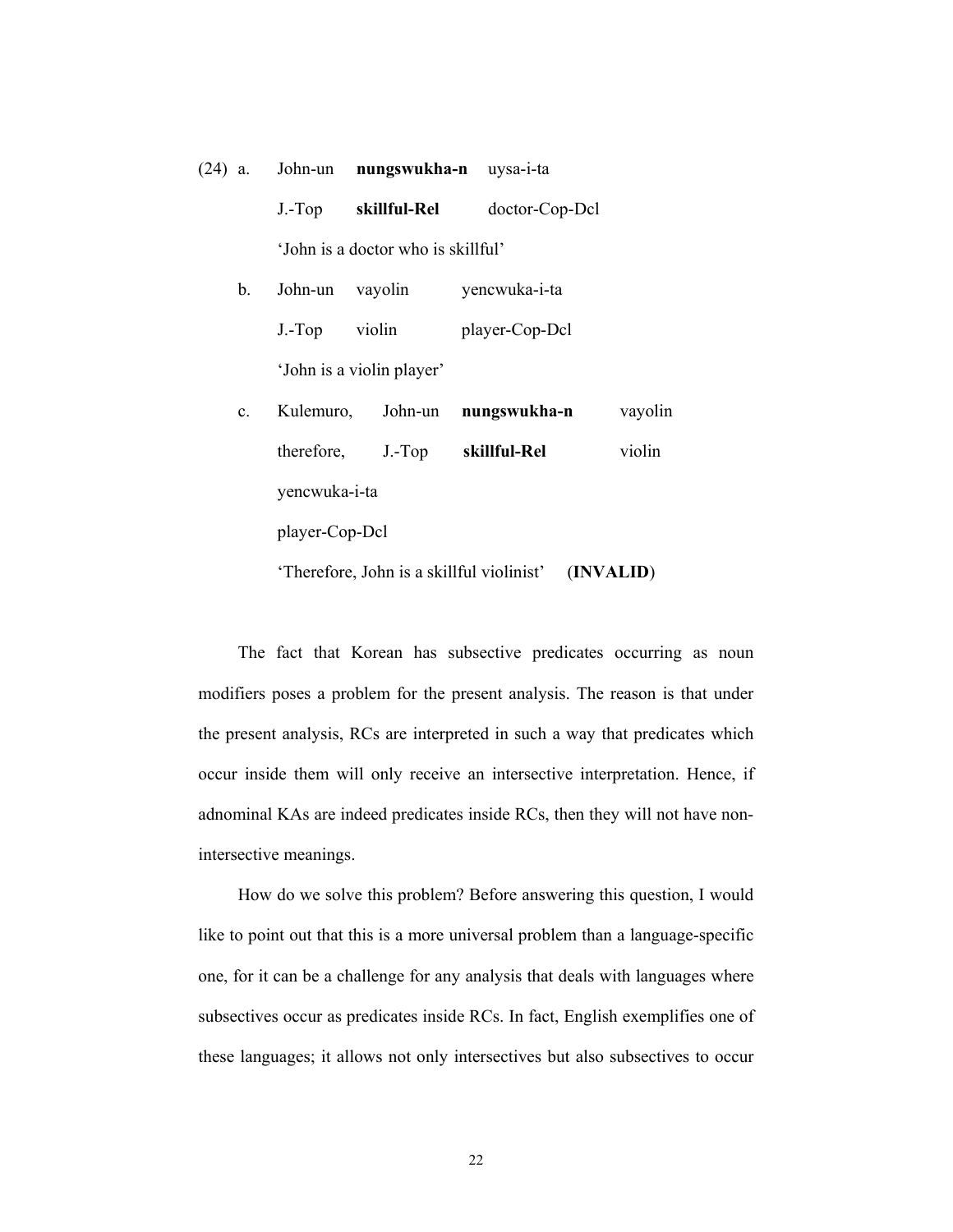as predicates inside RCs. And the same entailment pattern as the Korean RCs arises, as shown in (25-26).

- (25) a. John is a doctor who is **fat**.
	- b. John is a violinist.
	- c. Therefore, John is a violinist who is **fat**. (VALID)
- (26) a. John is a doctor who is **skillful**.
	- b. John is a violinist.
	- c. Therefore, John is a violinist who is **skillful**. (INVALID)

Two questions come to mind: (i) why can subsectives occur as predicates inside RCs?, and (ii) how can their non-intersetive meanings be kept in tact even when they occur inside RCs, as exhibited by the syllogism failures (24) and (26)?

 In what follows, I will show that the answers to these questions can be found in the semantics of subsective predicates.

#### **5.2. Solving the subsective puzzle**

Let us begin with the question of what enables subsectives to occur inside RCs despite the potential semantic clash between a non-intersective meaning of a subsective predicate and the intersective interpretation of a RC.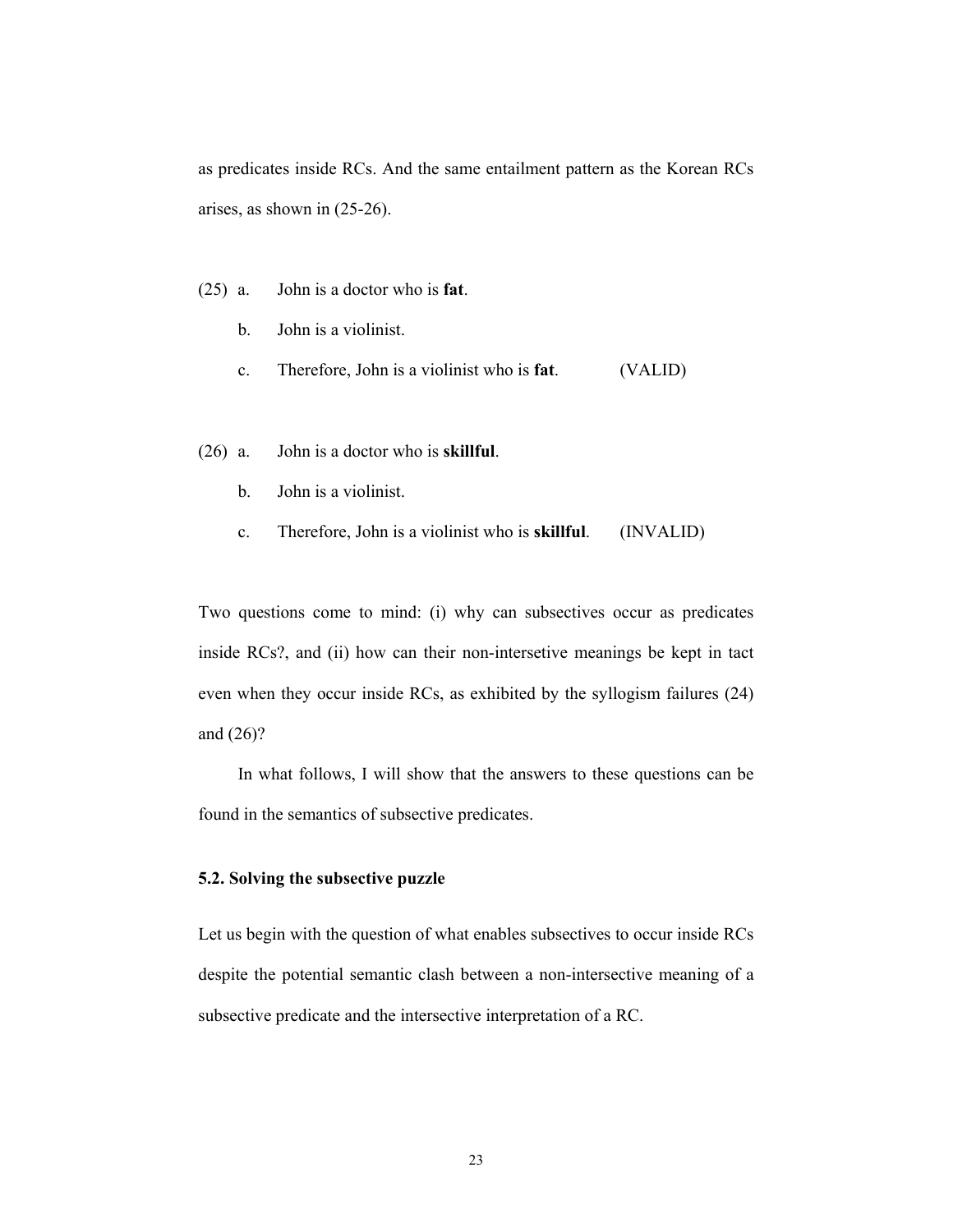The answer to this question can be drawn from two insightful works on the semantics of adjectives: Siegel (1976, ch. 2) notes that the semantics of some predicates can optionally contain a hidden parameter which gives rise to the so-called "as a reading". Take *a beautiful dancer*, for example. This noun phrase can be interpreted as "a person who is beautiful as a dancer (i.e., she dances beautifully (although she may not be beautiful as a woman).)".

 This insightful observation by Siegel has been further extended by Heim (1999). Heim posits that subsective or *skillful*-type adjectives in English invariably take an implicit argument of type <et>, which is supplied by context.

 Inspired by these authors' ideas, I propose (27) as the lexical entry for *nungswukha*- 'skillful'. 13

#### (27) **Semantics of subsective predicates in Korean:**

 $T(numgswukha-) = \lambda P \lambda x[x \text{ is } P \& x \text{ is skillful as a } P],$ 

where *P* is a free variable, which corresponds to the implicit argument of the adjective in the sense of Heim, and *x* is its external argument.

 Let us now apply this proposal to an actual Korean example and see whether it can correctly derive the meaning for it. First, consider sentence (28a) and its LF representation (28b) (here *e* is a type for individuals and *t* for truth-values). $^{14}$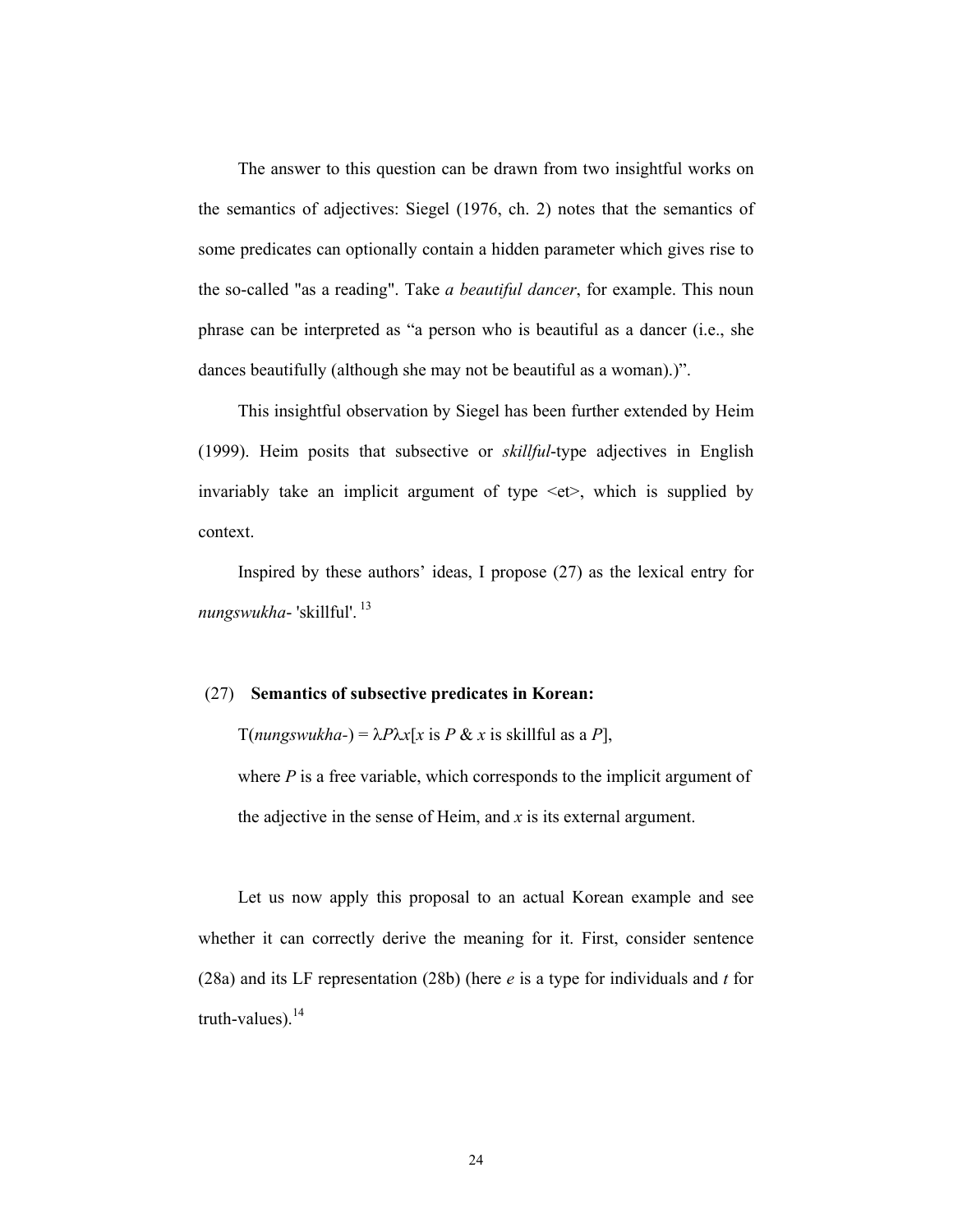(28) a. John-un [e<sub>1</sub> nungswukha]-n<sub>1</sub> uysa-i-ta John-Top [ skillful]-Rel doctor-Cop-Dcl 'John is a doctor who is skillful'

b. LF representation of (28a):



Under the present proposal, the truth-conditions for (28a) can be derived as in (29).

# (29) **Derivation of the truth-condition for (28a):**

 $T(numswukha-) \equiv \lambda P \lambda x[x \text{ is } P \& x \text{ is skillful as a } P]$ 

- $T(AP) = \lambda P \lambda x [x \text{ is } P \& x \text{ is skillful as a } P](P')$ 
	- ≡ via *Functional Application (FA)*

λ*x*[*x* is *P'* & *x* is skillful as a *P'*]

$$
T(\text{IP}_2) \equiv \text{via } FA
$$

 $\lambda x[x \text{ is } P' \& x \text{ is skillful as a } P'](x_1) = \text{via } FA$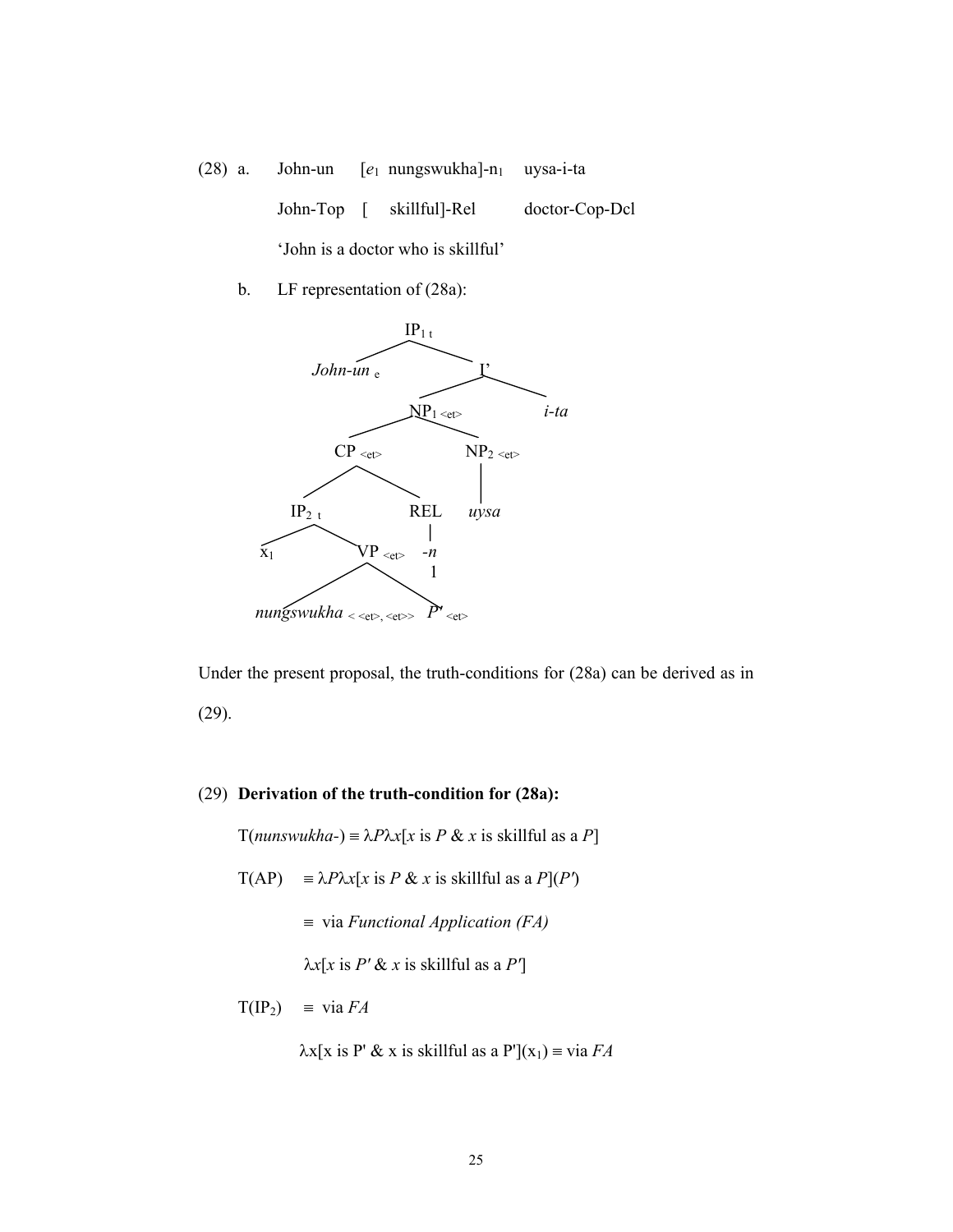[ $x_1$  is P' and  $x_1$  is skillful as a P']

 In the given context, the value for the free variable P is the property of being a doctor. Hence the above is equivalent to the following:

 $T(IP_2) = [x_1 \text{ is a doctor and } x_1 \text{ is skillful as a doctor}]$ 

We can now compute the meaning of the entire relative clause:

T(CP) ≡ via *Predicate Abstraction*

 $\lambda x_1[x_1]$  is a doctor and  $x_1$  is skillful as a doctor

 $T(NP_2) \equiv \lambda y[y \text{ is a doctor}]$ 

T(NP1) ≡ via *Predicate Modification* 

 $\lambda x[\lambda x_1[x_1]$  is a doctor and  $x_1$  is skillful as a doctor](x)

 $\&$   $\lambda$ y[y is a doctor](x)]

 $\equiv \lambda x$ [x is a doctor and x is skillful as a doctor and x is a doctor]

Finally, saturating the variable *x* by substituting it with **John**, we obtain

$$
T(IP_1) = \lambda x [x is a doctor and x is skillful as a doctor and x is adoctor](John)
$$

 $\equiv$  John is a doctor and John is skillful as a doctor and John is a doctor.

The derived truth-conditions are compatible with native speakers' intuitions about the meaning of the sentence.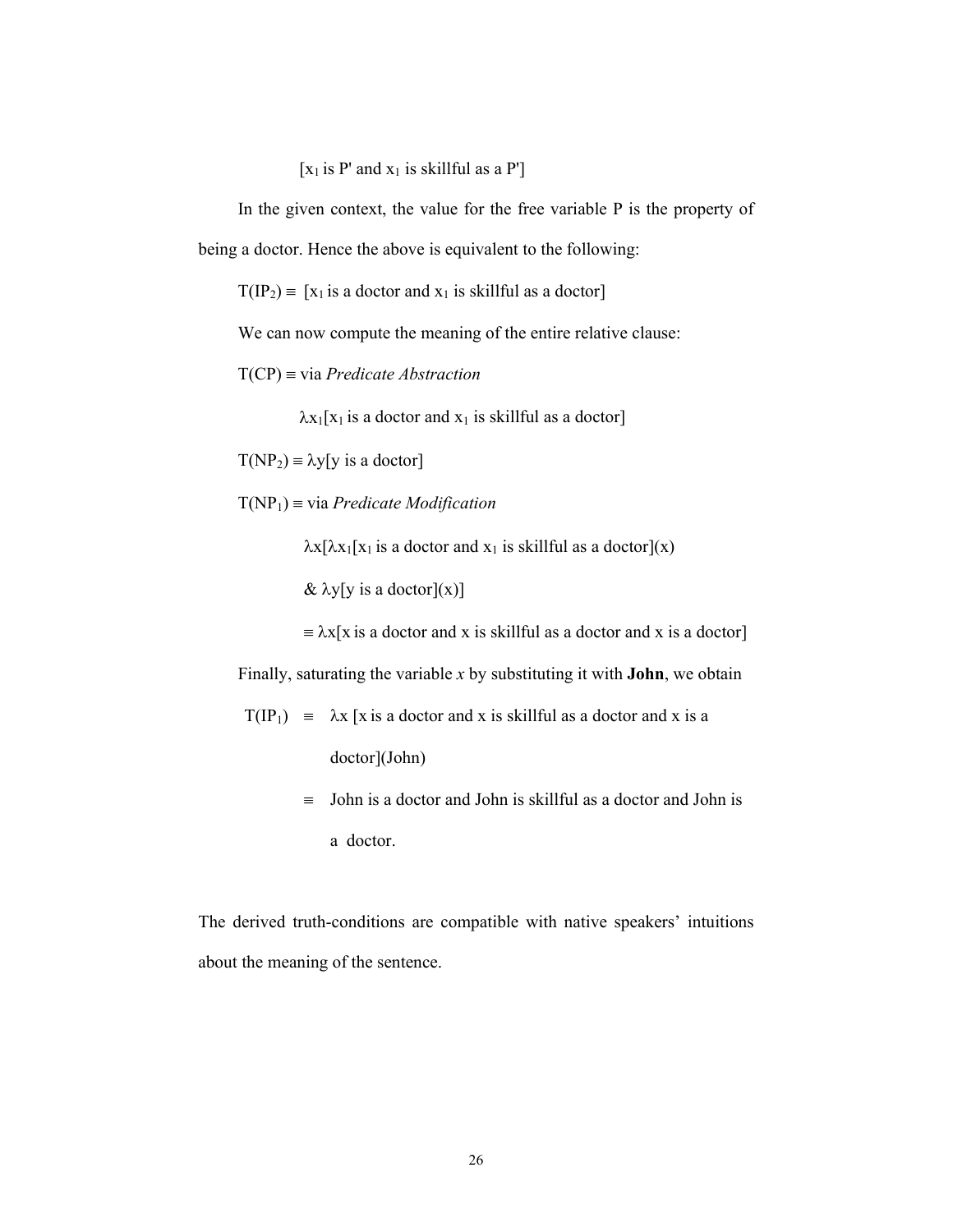In the case of (28a), the value for P was determined sentence-internally: i.e., the value was linguistically present in the relative clause. But this value can come from the context more generally.

 Imagine the following scenario: John is a doctor, and the other day he played chess game at a match. John was very good at it and he won the game. Today someone was recalling that game and said  $(30)$ .<sup>15</sup>

(30) ku changki sihap-ey han nungswukha-n uysa-ka that chess match-Loc some skillful-Rec doctor-Nom iss-ess-ta

exist-Pst-Dcl

'At that chess match, there was a skillful doctor'

In the given context, the predicate *nungswukha*- 'skillful' in (30) can be interpreted as skillful at being a chess player rather than at being a doctor. In other words, the value of the implicit argument of the predicate can be a chess player rather than a doctor. Hence we obtain (31) as the semantics for the noun phrase *nungswukha-n uysa* 'a doctor who is skillful' in (30).

(31) T(*nungswukha-n uysa*)

 $\equiv \lambda x$ [x is a chess player and x is skillful as a chess player and x is a doctor](John) ≡ via *FA*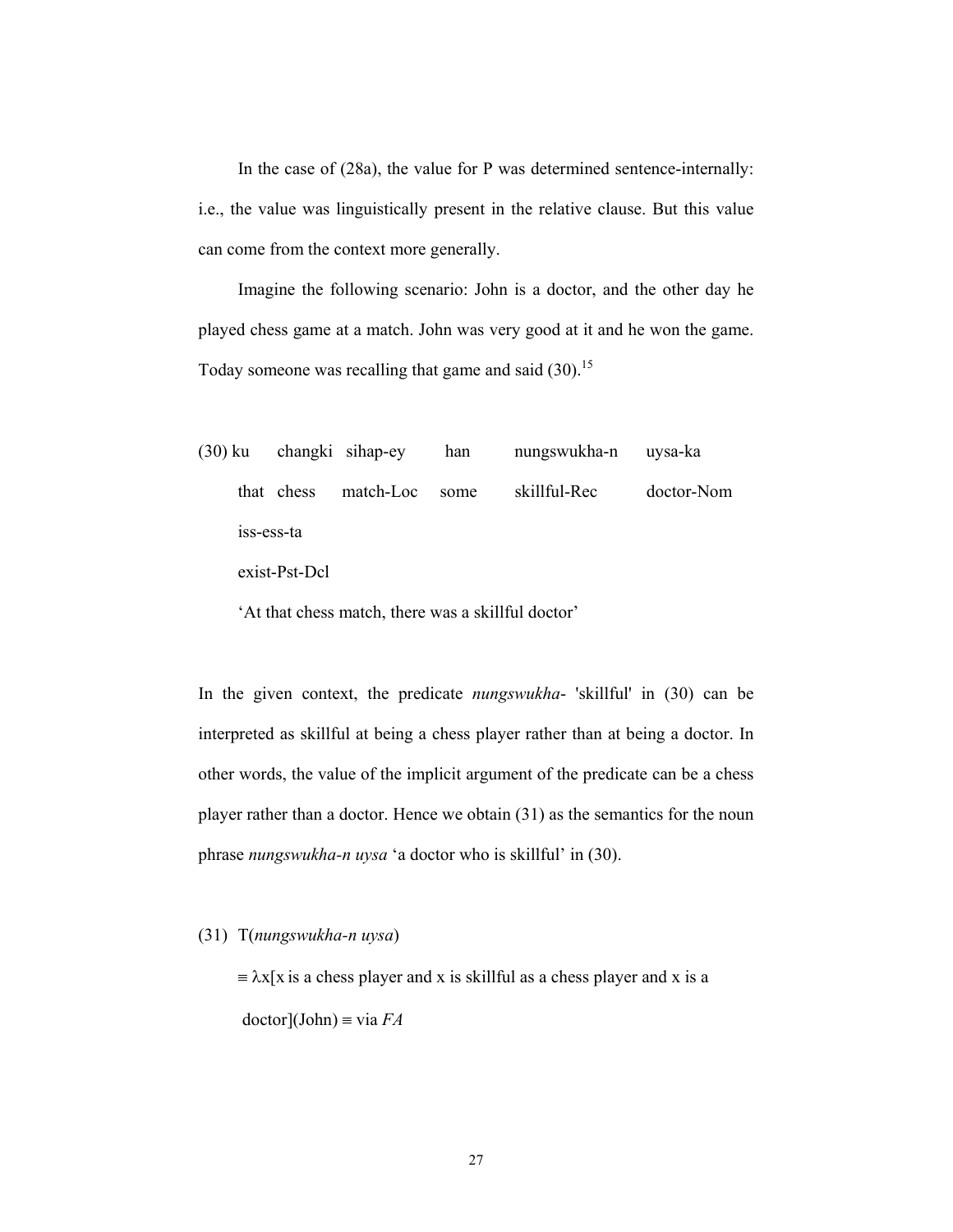$\equiv$  John is a chess player and John is skillful as a chess player and John is a doctor.

This again matches native speakers' intuitions about the meaning of the noun phrase in the given context. I therefore conclude that the proposed denotation for *nungswukha*- is on the right track.

 Let us now return to the question of what is responsible for the syllogism failure in (24): in light of the proposed denotation for *nungswukha-*type predicates, the invalidity of the argument stems from the fact that the implicit argument of *nungswukha-* in (24a) is different from that in (24c), the former being a doctor and the latter being a violinist.

 We can fix this syllogism failure by filling in the implicit arguments in the first premise and the conclusion, based on our intuitions about the meanings of these sentences, as shown in (32) (compare with (24)).

- (32) a. John-un **uysa-lose** nungswukha-n uysa-i-ta J.-Top **doctor-as** skillful-Rel doctor-Cop-Dcl 'John is a doctor who is skillful **as a doctor**'
	- b. John-un vaiolin yencwuka-i-ta J.-Top violin player-Cop-Dcl 'John is a violin player'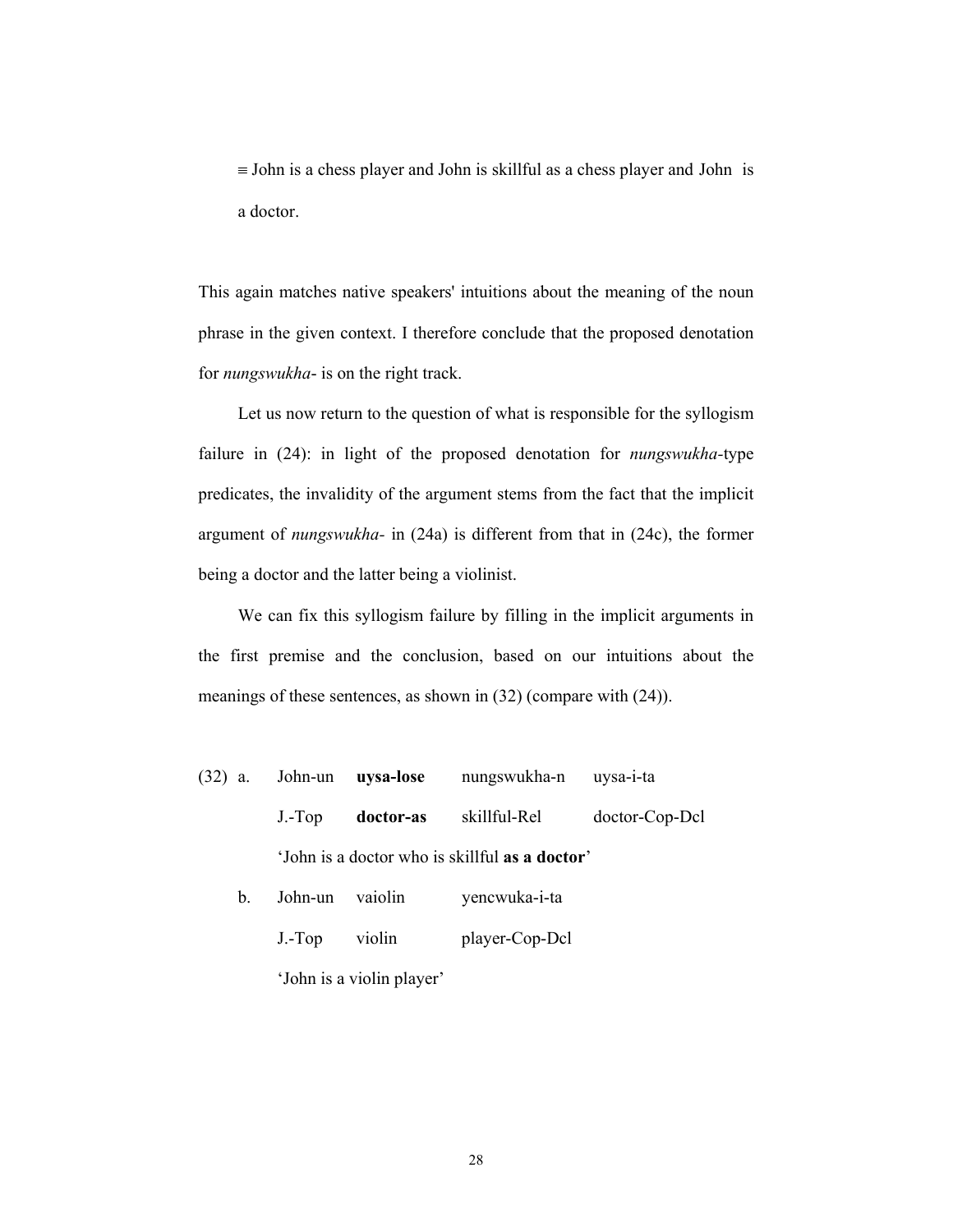| $\mathbf{c}$ . | Kulemuro, John-un | uysa-lose | nungswukha-n vaiolin |        |
|----------------|-------------------|-----------|----------------------|--------|
|                | therefore, J.-Top | doctor-as | skillful-Rel         | violin |
|                | yencwuka-i-ta     |           |                      |        |
|                | player-Cop-Dcl    |           |                      |        |

'Therefore, John is a violinist who is skillful **as a doctor**' **(VALID)** 

The validity of the conclusion in (32) shows that by positing a free variable in the denotation of *nungswukha*-type predicates, we can correctly capture the semantics of these predicates in the given context without further stipulations.

# **5.3. Section summary**

In this section, I demonstrated that the presence of subsective predicates in Korean does not pose a problem for an intersective analysis of RCs. In order to capture the inheritance of the subsective meaning of *nungswukha*-type predicates through RCs, I proposed that their denotations contain a free variable, whose value is determined by context. Due to this context-dependent nature of subsective predicates, we can correctly derive their meanings, regardless of the syntactic environment in which they occur.

# **6. Concluding Remarks**

The thesis of the present paper is two-fold: (i) what have been traditionally analyzed as adjectives in Korean are actually stative verbs and (ii) putative adjectives which seem to occur attributively are in fact predicates inside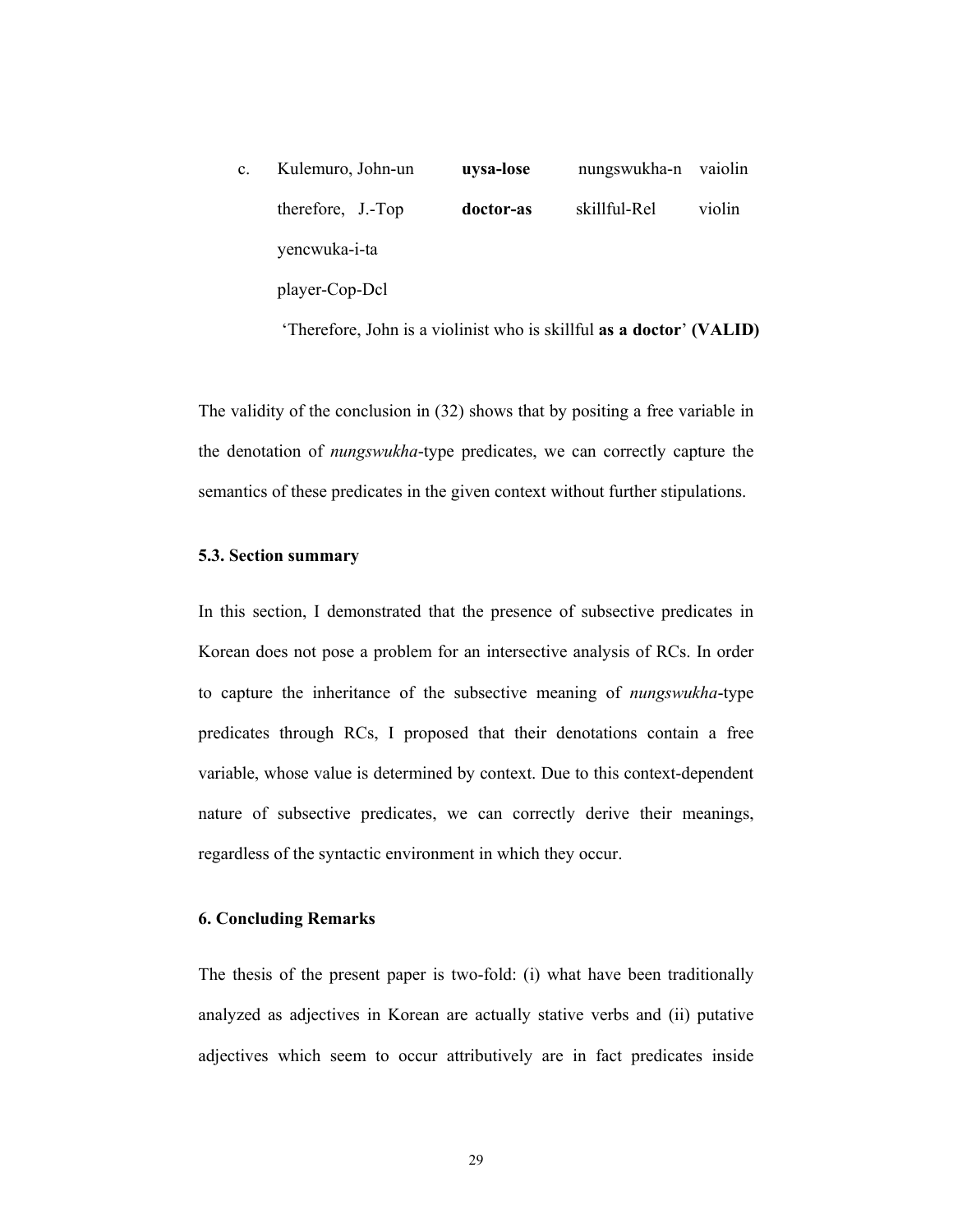relative clauses. I showed that despite the absence of adjectives, Korean has a way of expressing various adjectival meanings such as intersective and subsective meanings: that is, it utilizes the relative clause construction.

 The present paper leaves two topics for future research: (i) why some languages have adjectival adjectives and some don't and why that is the case; and (ii) what are the principles that govern the mapping between a morphosyntactic category and a semantic category across languages.

# **Notes**

l

<sup>1</sup> For the transcription of the Korean data presented in the paper, the Yale Romanization has been adopted and following abbreviations are used:

Acc: accusative case; Aff: affix; Comp: complementizer; Cop: copula; Csl: casual style; Dcl: declarative sentence; Fml: formal style; Loc: locative; Nom: nominative case; Perf: perfective aspect; Pres: present tense; Pst: past tense; Rel: relative clause marker; Top: topic.

 $2^{2}$  In this paper, I analyze the morpheme  $-n$  (or its allomorphs), which links an adjective and the noun it modifies, to be identical with the relative clause marker in Korean.

<sup>3</sup> Martin (1992: 88-89), for instance, classifies adjectives in Korean as "descriptive verbs", but he does not provide arguments for such a classification. On the other hand, Mok (2002) submits that the lexical category which has been traditionally analyzed as Adjective is not Adjective, but a kind of verbal category. But, contra the present analysis, he argues that Korean does have an adjective category, which consists of the so-called "attributive determinatives" or "adnoun modifiers"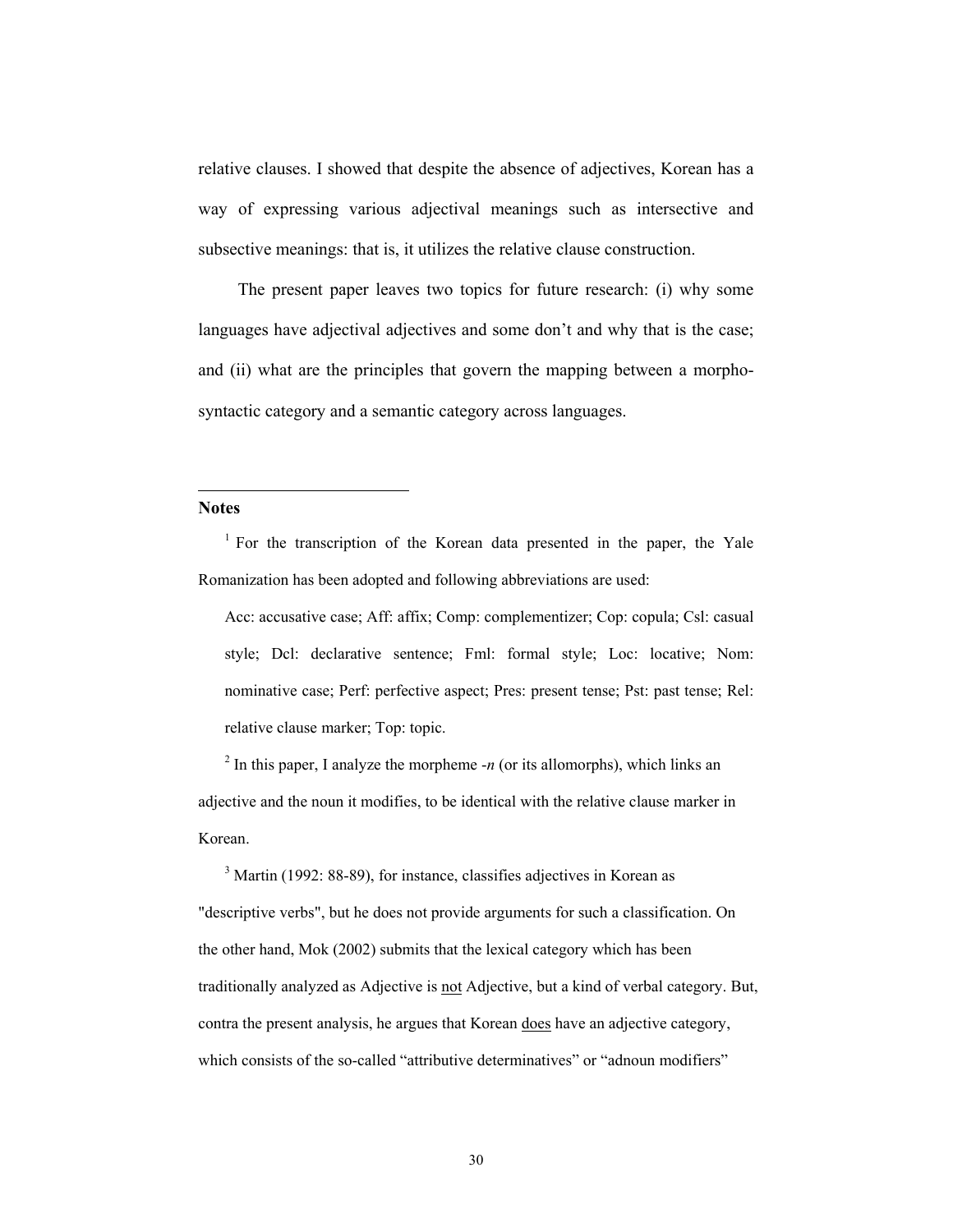(e.g., *say* 'new', *kwukcey* 'international, and *ywumyeng* 'famous'). The motivation for this claim is that the category of Attributive Determinative does not exist in other languages and hence it would be better to reanalyze this peculiar category.

There are several problems with this reanalysis, however. One problem with this approach is that the number of lexical items which belong to this category is limited, suggesting that it is not an open category. The other is that words which belong to this class are mostly loan words from Chinese, which receive quantifier phrase-like (e.g., *kwuk-kcey* 'every-nation' or relative-clause like interpretations (e.g., y*wu-myeng* 'exist-fame'), due to their complex morphological make-up. I leave further discussion of this analysis for another occasion.

4 James Yoon pointed out to me that lexical items such as *say* 'new', *hen* 'old', *hes* 'useless', and *mayn* 'most' may constitute a small class of adjectives which occur only attributively, as shown in (i).

$$
(i) \qquad a. \qquad say \qquad cip
$$

l

new house

b. \*ku cip-un say-ta.

```
 that house-Top new-Dcl
```
Although I appreciate this observation, I doubt that they would constitute a serious problem for the present claim; standard Korean grammars list such lexical items under the rubric of "attributive determinatives" on the grounds that they are limited in number and behave differently than typical "adjectives" in Korean (e.g., Suh 1996:567-571). Even if these words turn out to be real adjectives, however, they form such a small class that it would be hard to argue that Korean has an open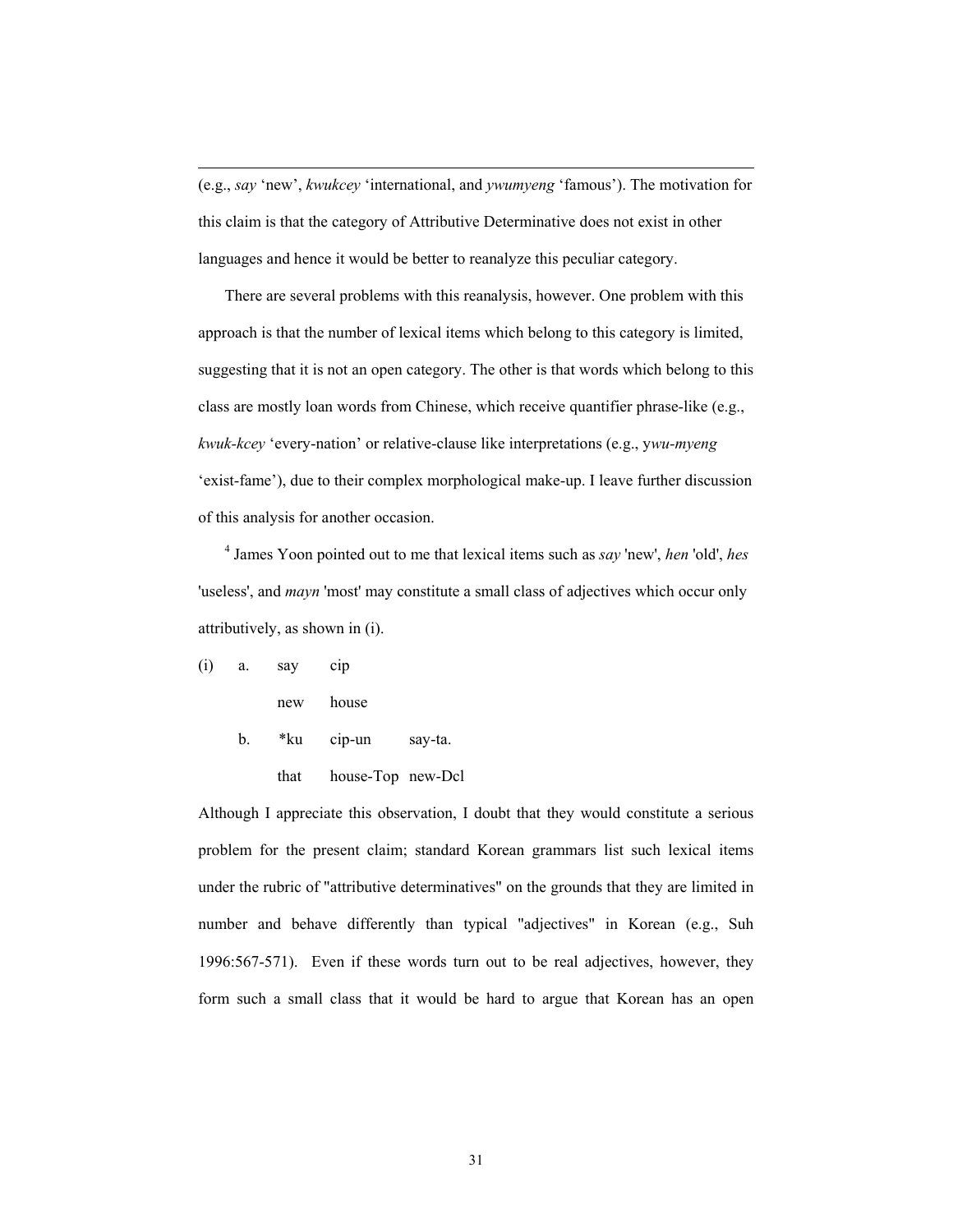category of Adjective. So Korean would fall together with languages such as Japanese and Hausa. See fn. 3.

l

 $5$ Suh (1996), however, makes a brief observation that adjectives in Korean can be classified as stative verbs because they pattern with verbs in terms of inflection. But he follows the traditional practice of lexical classification and thus assumes that there is a distinct class of Adjective, whose primary function is the predicative use and whose secondary function is the attributive use (p. 726-727).

<sup>6</sup> Some authors further classify adjectives as "descriptive verbs" or "subjective psych-verbs" depending on their semantics (see Mok 2002: 73). But further classification of them is not an important issue for the present paper. Hence I simply label them as stative verbs.

 $<sup>7</sup>$  Note that, in Korean, tense and aspect marking on predicates inside RCs works</sup> slightly differently than it does in declarative sentences: the relative marker -*n* varies depending on the tense/aspect of the RC, so the predicate inside a RC does not necessarily have to mark tense/aspect, as shown in (i).

(i) a.  $[e_1 \text{ Mali-lul}$  salangha]- $ten_1$  namca [ M.-Acc love]-Rel (past) man 'the man who loved (used to love) Mary'

- b. [ e1 Mali-lul mana]-**l**1 namca
	- [ M.-Acc meet]-Rel (future) man

'the man who will meet Mary'

<sup>8</sup> Kuno (personal communication) contends that the ability to modify nouns is not a reliable diagnostic to tell whether a lexical item in Korean is an adjective or not, because Korean is an agglutinative language whose predicates are bound morphemes.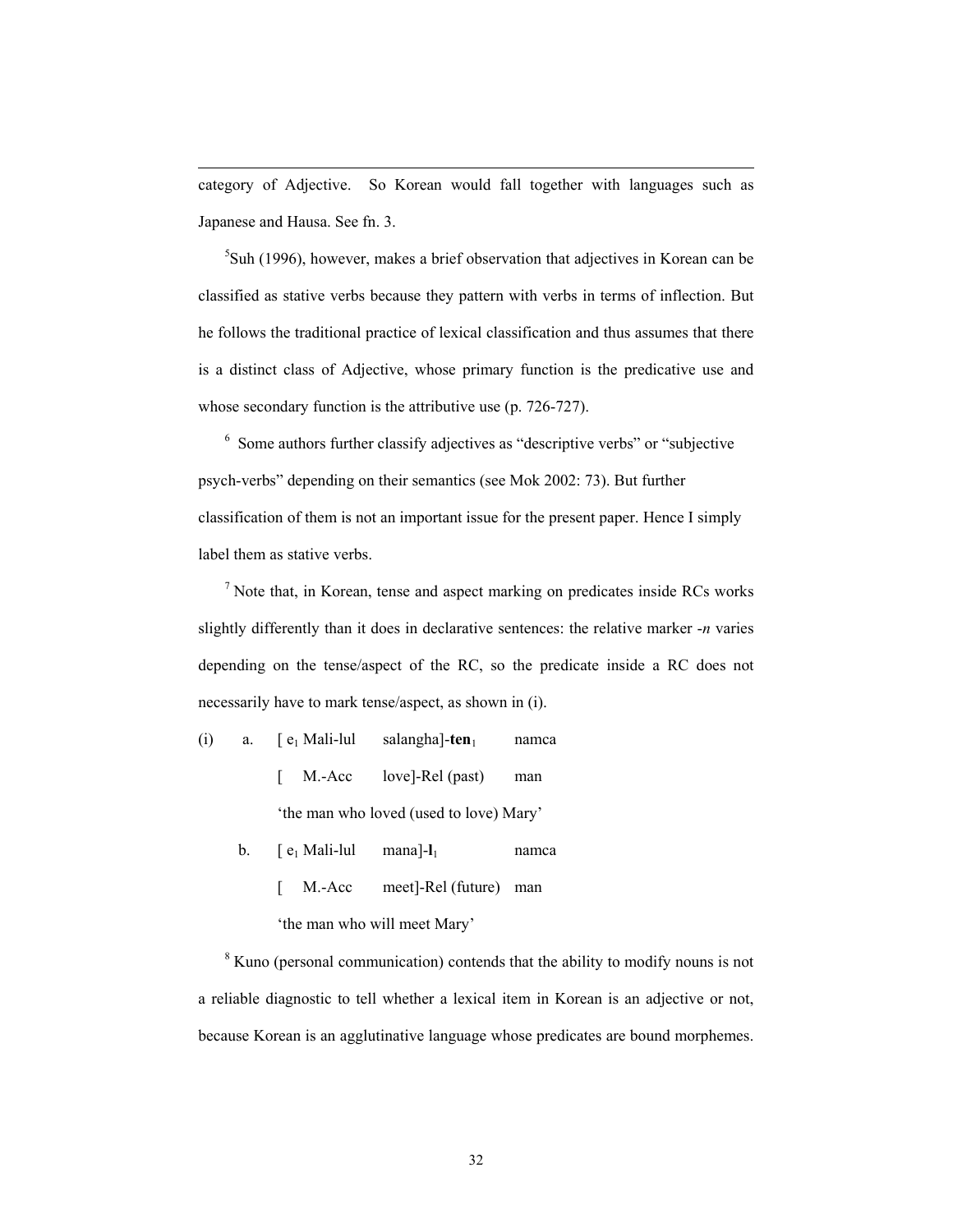It is therefore surprising that Korean adjectives can modify a noun only when they attach to another morpheme.

But this line of thinking is not convincing for the following reason. Suppose the agglutinative aspect of Korean is wholly responsible for KAs' inability to directly modify nouns. Then it is puzzling why KAs are not free morphemes; note that nouns in Korean are free morphemes even though they can also occur as predicates, and, unlike adjectives, they can directly modify another noun, as shown in (i).

| (i) | a. | Mali-nun swuhak          |      | sensayng-i-ta   |
|-----|----|--------------------------|------|-----------------|
|     |    | M.-Top                   | math | teacher-Cop-Dcl |
|     |    | 'Mary is a math teacher' |      |                 |

l

| $b_{1}$ | Mali-nun <b>vachav</b>              |           | sicang-e  | ka-ess-ta  |  |
|---------|-------------------------------------|-----------|-----------|------------|--|
|         | $M.-Top$                            | vegetable | market-to | go-Pst-Dcl |  |
|         | 'Mary went to the vegetable market' |           |           |            |  |

In view of the fact that Korean has predicates which can stand alone, I conclude that the agglutinative aspect of Korean does not provide an argument against the present claim.

9 One might wonder why the "-*ko issta*" form, which is roughly paraphrased as "*be -ing*" in English, can co-occur with typical stative verbs like *al*- 'to know' and *salangha*- 'to love', but not with putative adjectives like *yeppu*- 'to be pretty' in Korean, as shown in (i).

| (i) | a. | Na-nun ku sasil-ul                           | al-ko               | iss-ta |
|-----|----|----------------------------------------------|---------------------|--------|
|     |    | I-Top the fact-Acc                           | know-Comp exist-Del |        |
|     |    | 'Lit.: I'm in the state of knowing the fact' |                     |        |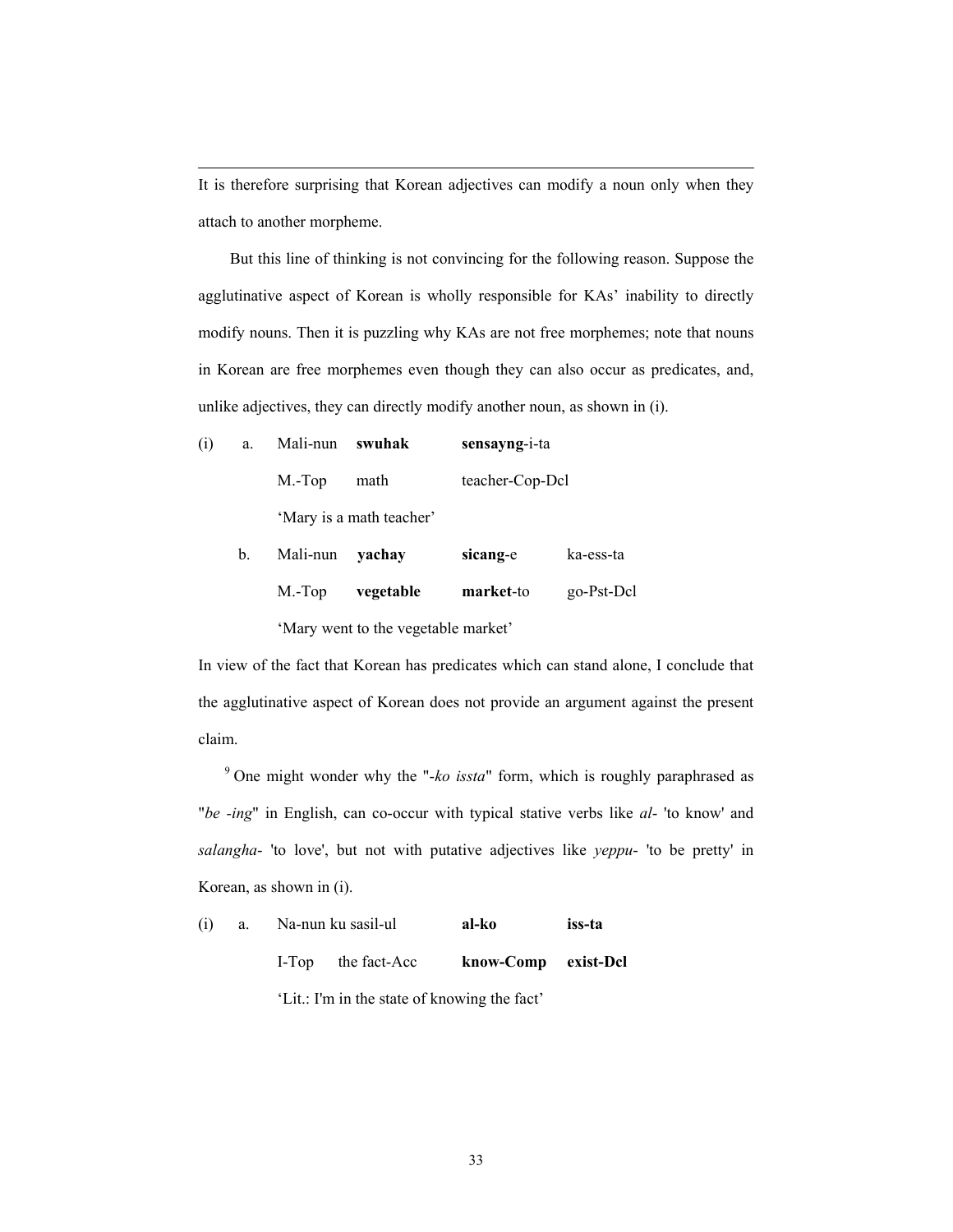# b. \*Na-nun **yeppu-ko iss-ta** I-Top **pretty-Comp exist-Dcl**

l

If KAs are indeed stative verbs, why do they behave differently than "typical" stative verbs with respect to their co-occurrence with -*ko issta*? (I thank an anonymous reviewer for the proceedings of HUMIT 2001 for pointing out this potential problem.)

I believe that this is a non-trivial question which involves the syntax and semantics of the "-*ko issta*" construction, not to mention the lexical semantics of stative verbs in Korean. However, I suspect that the answer to this question might be rather straightforward: it may be the case that verbs like *al*-'know' and *salangha*- 'love' are not stative verbs; if they were, they would not combine with progressivemarking morphology, namely, -*ko issta*.

In fact, support for this line of reasoning is found in work on aspect in Korean: Ahn (1995) proposes that verbs like *al*- 'to know' are not stative verbs; rather, they are a kind of achievement verbs.

Further support also comes from other languages: recent research on Japanese verbal meanings (Kindaichi 1950 and Ogihara 1998) shows that Japanese verbs corresponding to 'to know', 'to love', and 'to live' are not statives; they are "instantaneous" verbs and hence can co-occur with *te iru*, which refers to states after culmination of events (I thank Makoto Kadowaki for providing the references). In addition, Barbara Partee pointed out to me that verbs like 'to know' and 'to understand' in Russian and even in English can have both perfective and imperfective meanings, suggesting that their aspectual structures are quite complex.

On the basis of these facts, I conclude that the incompatibility of putative Korean adjectives with –*ko issta* cannot be a challenge for their stativity.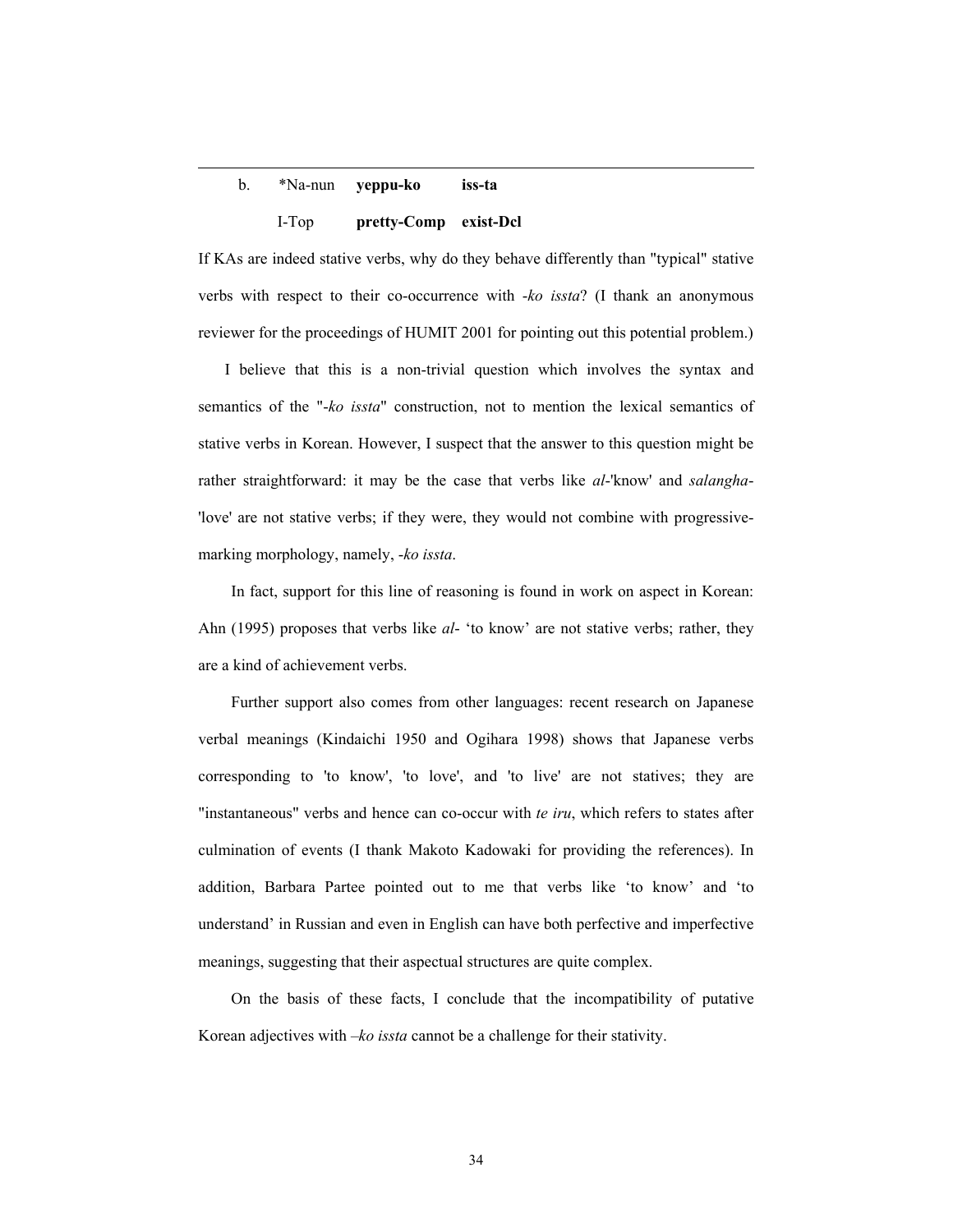$10$  One might wonder whether Korean has the so-called "modal" predicates (e.g., *alleged, arguable*, and *potential*), which state relations between possible worlds and time variables (see Kamp 1975 and Landman 2001, among others).

As a matter of fact, Korean does have several of them. Interestingly enough, however, none of them behaves like a stative verb; they either consist of multiple lexical items, as shown in (i), or belong to a Noun class, as shown in (ii).

- (i)  $[e_1$  salinca-lo **hyemuy(-lul)** pat $]$ -un<sub>1</sub> salam
	- [ murderer-as **suspicion(-acc) received**]-rel person

'a person alleged to be a murderer'(Lit.: 'a murderer who received suspicion')

(ii) **camcay-cek** mwuncey

**potentially.present-AFF** problem

'a potential problem'

Example (i) shows that the closest Korean translation for *alleged* is a RC with clausal predicate inside it, while (ii) shows that *camce-cek* is a noun; note that lexical items ending with *cek* are all of Sino-Korean origin and classified as nouns.

It is curious why modal predicates in Korean do not have verbal properties. Incidentally, modal predicates in Japanese are also non-verbal predicates of Sino origin (Makoto Kadowaki personal communication). I leave this topic for future research.

11 Heim and Kratzer (1998:126) offer (i) as a formal definition of *Predicate Modification*:

(i) *Predicate modification:* If  $\alpha$  is a branching node,  $\{\beta, \gamma\}$  is the set of  $\alpha$ 's daughters, and [[β]] and [[γ]] are both in D<sub><et></sub>, then  $[(\alpha)] = [\lambda x, x: [[\beta]](x) = 1$ and  $[[\gamma]](x) = 1$ ].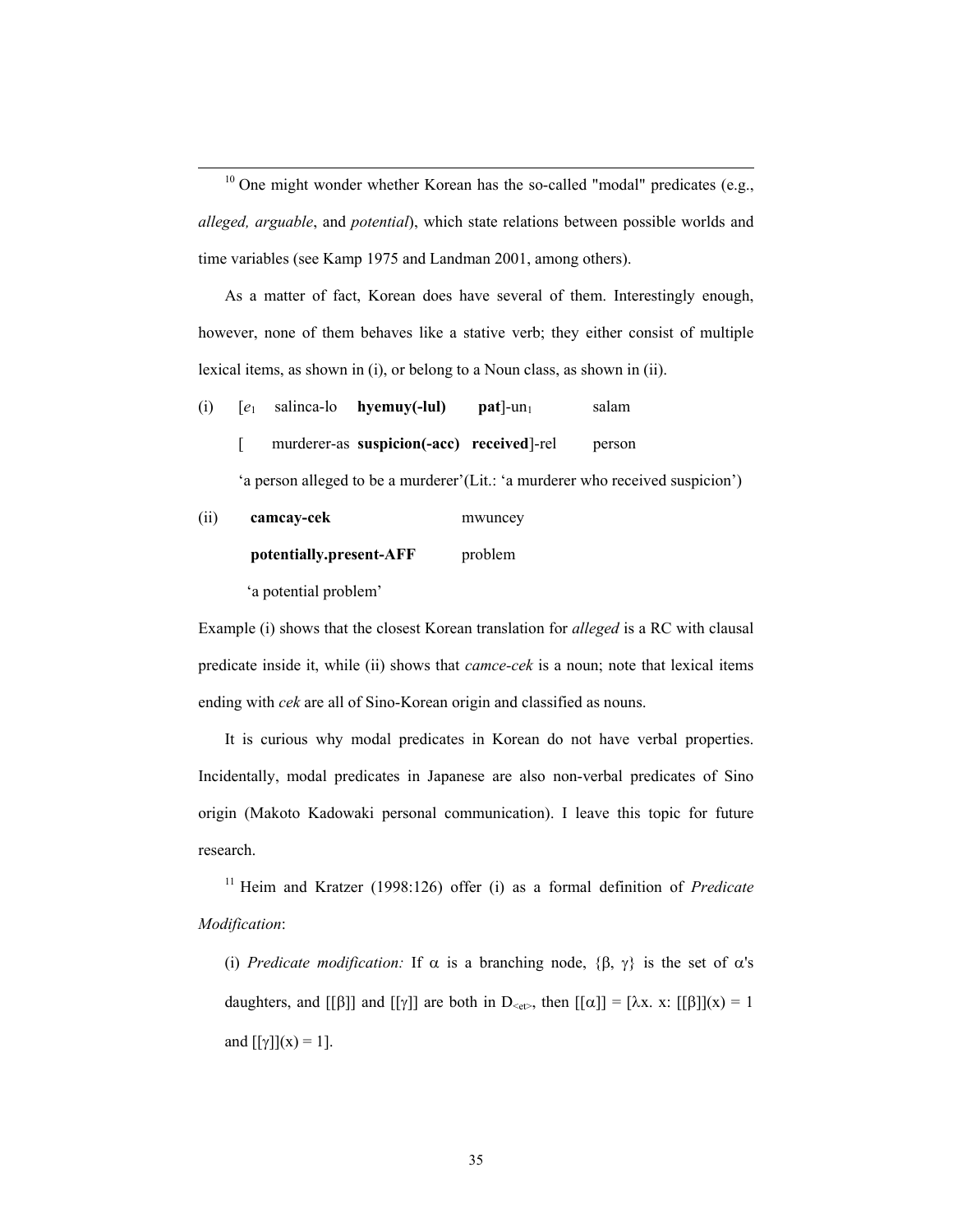12 Adjectives like *fat* can be considered vague, because, depending on the comparison class, the degree to which one person is fat may vary. But this vague aspect of *fat* is not so important for our present purposes. Hence I treat it like a nonvague intersective adjective.

 $13$  Landman (2001) argues that subsectives not only take individuals but also an ordered set of degrees. For simplicity, I ignore the possible presence of degree variables inside subsective predicates.

<sup>14</sup> In this paper, I assume that relative clauses in Korean involve invisible operator movement, which is indicated by the index under the relative clause marker –*(nu)n* in the LF representation (28b).

<sup>15</sup> I thank Barbara Partee for suggesting this scenario.

#### **References**

- Ahn, Yoonja Oh (1995). The aspectual and temporal system of Korean from the perspective of the two-component theory of aspect. Doctoral Dissertation, University of Texas at Austin.
- Baker, Mark (2003). *Verbs, Nouns, and Adjectives: their Universal Grammar.* Cambridge, MA: Cambridge University Press.
- Beck, David (1999). The typology of parts of speech systems: The markedness of adjectives. Doctoral Dissertation, University of Toronto.

Choy, Hyen-Pay (1971). *Wuli Malpon* ('Our grammar'). Seoul: Jengumsa.

Dixon, Robert. M.W. (1982). *Where Have All the Adjectives Gone?* Berlin: Walter de Gruyter.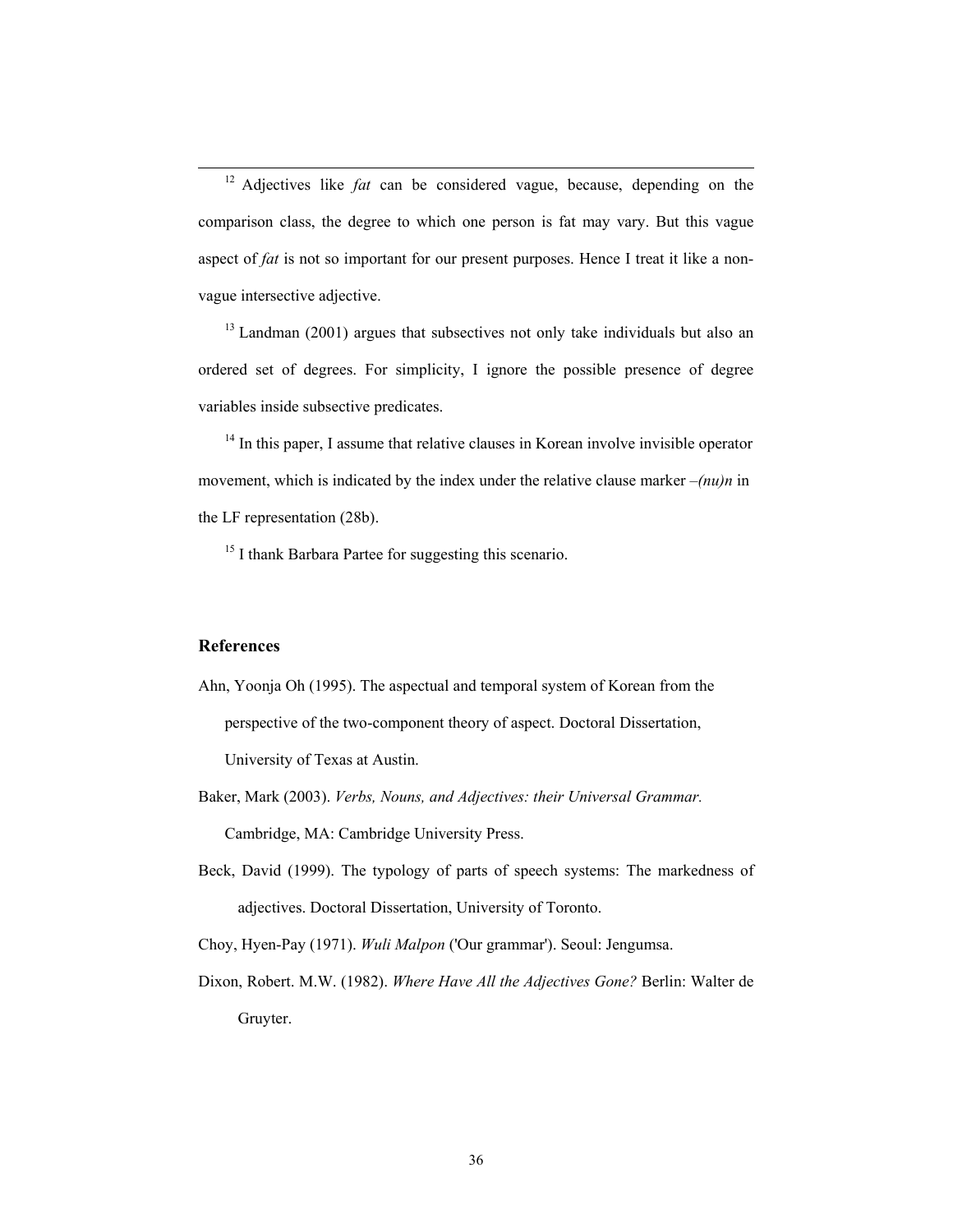Hamann, Conelia (1991). Adjectives. In Arnim von Stechow and Dieter Wunderlich

(eds.), *Semantik: Ein Internationales Handbuch der Zeitgenossischen Forschung*. Berlin: Walter de Gruyter. 657-673.

Heim, Irene (1999). Class notes for Spring Seminar in Semantics, MIT.

l

- Heim, Irene and Angelika Kratzer (1998). *Semantics in Generative Grammar*. Malden, MA: Blackwell.
- Kamp, Hans (1975). Two theories about adjectives. In E. Keenan (ed.), *Formal Semantics of Natural Languages,* Cambridge University Press, pp.123-155.
- Kamp, Hans, and Barbara Partee (1995). Prototype theory and compositionality. *Cognition* 57: 29-191.
- Kim, Min-Joo (2002). Does Korean have adjectives? In T. Ionin, H. Ko and A. Nevins eds., (*MIT Working Papers 43: Proceedings of HUMIT 2001*, Cambridge, MA: *MIT Working Papers*, pp. 71-89.
- Kindaichi, Haruhiko (1950). Kokugo dooshi no ichibunrui. *Gengo Kenkyuu*15: 48-63.
- Landman, Meredith (2001). Adjectival modification restricted. Ms, University of Massachusetts at Amherst.
- Larson, Richard (1999). Lecture notes, LOT Winter School, Amsterdam.
- Maling, Joan and Soowon Kim (1998). Case assignment in the *siphta*-construction. In Ross King (ed.), *Description and Explanation in Korean Linguistics*. East Asia Program, Cornell University.
- Martin, E. Martin (1992). *A Reference Grammar of Korean*. Tokyo, Japan: The Charles E. Tuttle Company.